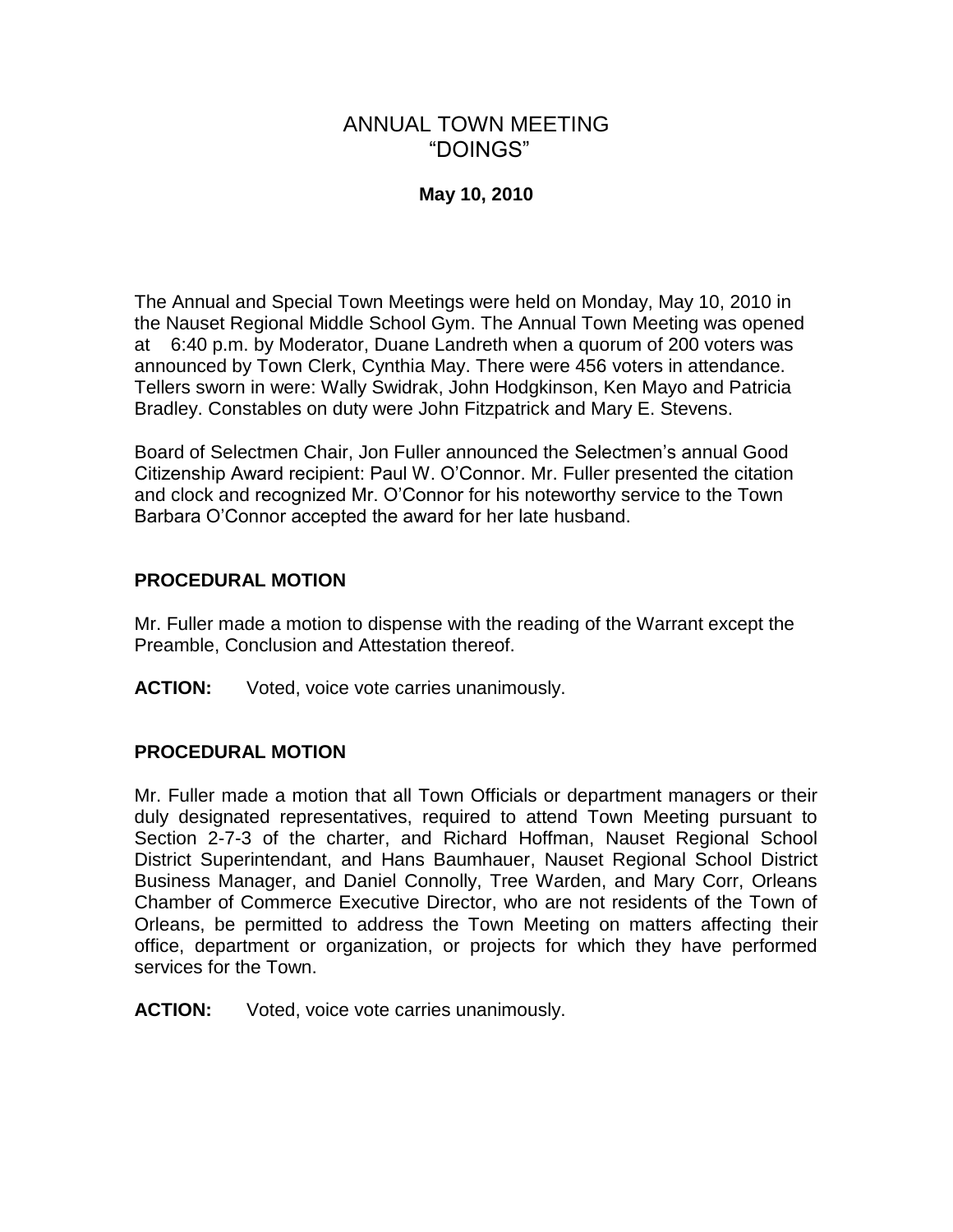#### **PROCEDURAL MOTION**

Mr. Fuller made a motion, In accordance with Section 2-1-2 of the Charter, that Francesca Bignami, a non-voter, who is not a resident of the Town of Orleans, be permitted to address the meeting with respect to Article 26 of the Annual Town Meeting.

**ACTION:** Voted, voice vote carries unanimously.

#### **PROCEDURAL MOTION**

Mr. Fuller made a motion to adjourn the Annual Town Meeting until the close of the Special Town Meeting.

**ACTION:** Voted, voice vote carries unanimously.

## **The Special Town Meeting was opened at 6:44 p.m.**

#### **PROCEDURAL MOTION**

Mr. Fuller made a motion to dispense with the reading of the Warrant except the Preamble, Conclusion and Attestation thereof.

**ACTION:** Voted, voice vote carries unanimously.

#### **PROCEDURAL MOTION**

Mr. Fuller made a motion that all Town Officials or department managers or their duly designated representative, required to attend Town Meeting pursuant to Section 2-7-3 of the charter all of whom are not residents of the Town of Orleans be permitted to address the Special Town Meeting on matters affecting their office or department.

**ACTION:** Voted, voice vote carries unanimously

## **ARTICLE 1. PAY BILLS OF PRIOR YEARS**

To see if the Town will vote to transfer from available funds a sum of money to pay bills of prior years under the provisions of Chapter 179, Acts of 1941, as amended, or to take any other action relative thereto. (9/10 Vote Required)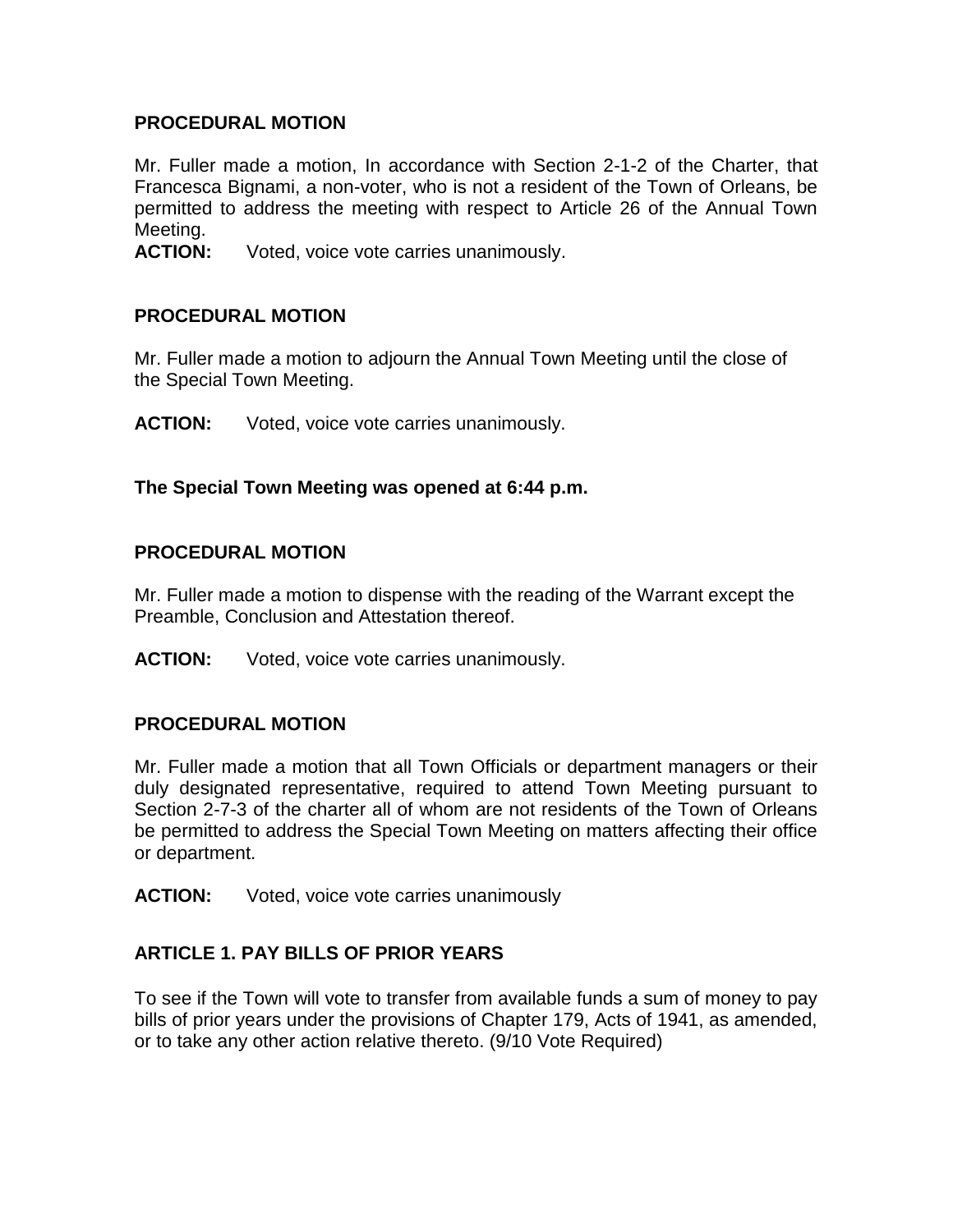**MOTION:** To accept and adopt Article 1 and that the sum of Five Hundred Seventy-Four and 11/100 Dollars (\$574.11) be transferred from available funds to pay the following unpaid bills:

| Vendor                                      | Amount               |  |  |  |  |
|---------------------------------------------|----------------------|--|--|--|--|
| Election Systems & Software Inc.<br>Comcast | \$444.16<br>\$103.95 |  |  |  |  |
| Great America Leasing Co.                   | \$26.00              |  |  |  |  |

**ACTION:** Voted, voice vote carries unanimously

# **ARTICLE 2. TRANSFER ARTICLE**

To see if the Town will vote to transfer from available funds and/or authorize the transfer from various line items within current appropriations, such sums of money as necessary to supplement the operating budgets of the various Town departments for Fiscal Year 2010 as follows:

- 1) Transfer a sufficient sum of money from the Ambulance Receipts Reserve for Appropriation Account and the Insurance Recovery Account to the Fire/Rescue Department Overtime Salary Account.
- 2) Transfer the sum of Twenty Five Thousand and 00/100 Dollars (\$25,000.00), or any other sum, from the Water Surplus Fund to the Site Improvements Expense Account.
- 3) Transfer a sufficient sum of money from the Parks & Beaches Salary Account to the Parks & Beaches Expense Account.
- 4) Transfer the sum of Three Thousand Five Hundred Dollars (\$3,500.00), or any other sum, from the Community Building Expense Account to the Community Building Salary Account. (Simple Majority Vote Required)
- **MOTION:** To accept and adopt Article 2 and that the following transfers be made from available funds for the purpose(s) set forth in the article.
	- 1) Transfer the sum of Sixty-Six Thousand and 00/00 Dollars (\$66,000.00) from the Ambulance Receipts Reserve for Appropriation Account and the sum of Twenty Thousand and 00/100 (\$20,000.00) from the Insurance Recovery Account to the Fire/Rescue Department Overtime Salary Account.
	- 2) Transfer the sum of Twenty Five Thousand and 00/100 Dollars (\$25,000.00), from the Water Surplus Fund to the Site Improvements Expense Account.
	- 3) Transfer the sum of Thirty-Three Thousand and 00/100 Dollars (\$33,000.00) from the Parks & Beaches Salary Account to the Parks & Beaches Expense Account.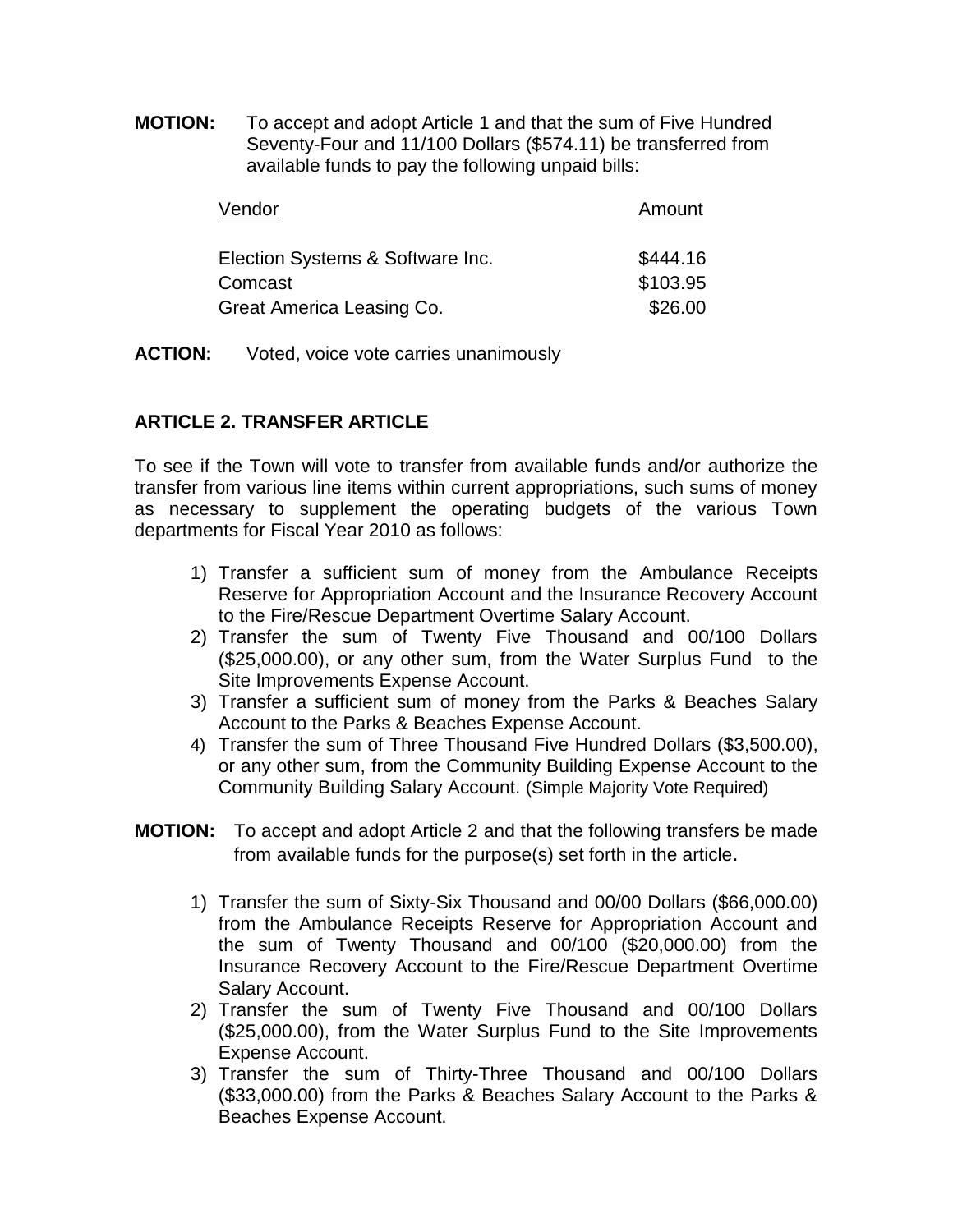- 4) Transfer the sum of Three Thousand Five Hundred Dollars (\$3,500.00) from the Community Building Expense Account to the Community Building Salary Account.
- **ACTION:** Voted, voice vote carries unanimously.

#### **ARTICLE 3. TRANSFER FUNDS FOR POLICE STATION HVAC REPAIRS**

To see if the Town will vote to transfer from available funds a sufficient sum of money to make repairs to the HVAC system at the police station, or to take any other action relative thereto. (Simple Majority Vote Required)

- **MOTION:** To accept and adopt Article 3 and that the sum of Twelve Thousand Seven Hundred Ninety-Four and 85/100 Dollars (\$12,794.85) be transferred from the balance on hand from Article 9 (police station design) of the May 9, 2005 Special Town Meeting to Article 4 (police station renovation construction) of the October 23, 2006 Special Town Meeting for this purpose.
- **ACTION:** Voted, voice vote carries unanimously.

# **ARTICLE 4. TRANSFER FUNDS FOR REPLACEMENT OF ELDREDGE FIELD LIGHTS**

To see if the Town will vote to transfer from available funds a sufficient sum of money to replace the Eldredge Field lights, or to take any other action relative thereto. (Simple Majority Vote Required)

- **MOTION:** To accept and adopt Article 4 and that the sum of Six Thousand Five Hundred Seventy-Five and 00/100 Dollars (\$6,575.00) be transferred from free cash for this purpose.
- **ACTION:** Voted, voice vote carries unanimously.

#### **ARTICLE 5. TRANSFER FUNDS FOR MARINE CORPS BAND CONCERT**

To see if the Town will vote to transfer from available funds the sum of Three Thousand and 00/100 Dollars (\$3,000.00) for the purpose of funding a future Marine Corps Band concert, or to take any other action relative thereto. (Simple Majority Vote Required)

- **MOTION:** To accept and adopt Article 5 and that the sum of Three Thousand and 00/100 Dollars (\$3,000.00) be transferred from free cash for this purpose.
- **ACTION:** Voted, voice vote carries by the necessary majority.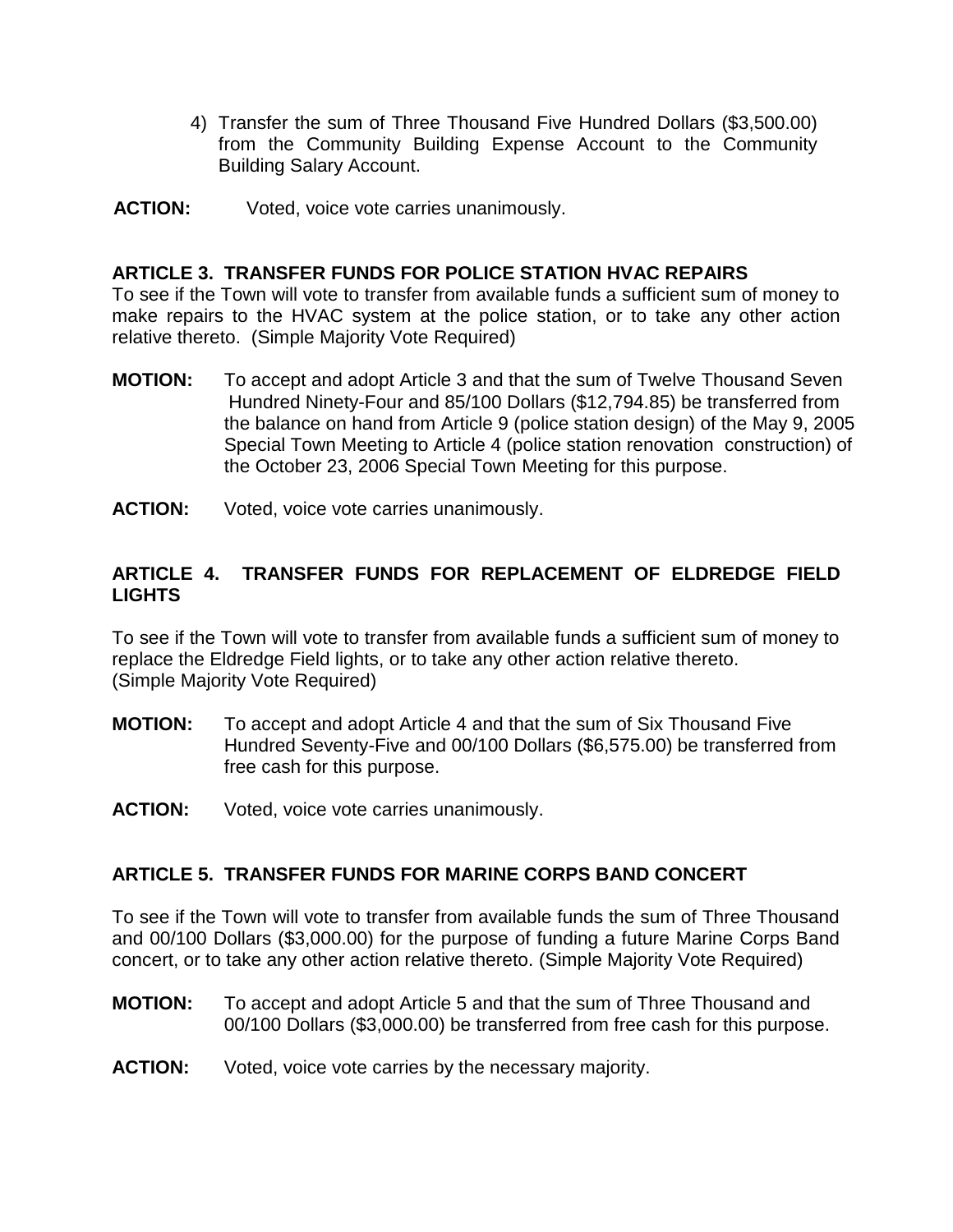# **ARTICLE 6. AUTHORIZE INTERGOVERNMENTAL AGREEMENTS RELATED TO RENEWABLE ENERGY PROJECTS**

To see if the Town of Orleans will authorize its Board of Selectmen to enter into one or more intergovernmental net metered power sales agreements not to exceed a term of twenty-five years on behalf of the Town with the Cape & Vineyard Electric Cooperative, Inc. in substantially the form of the draft "Intergovernmental Cooperative/General Member Net Metered Power Sales Agreement" on file in the Town Clerk's Office, as may be revised as necessary on such terms and conditions as the Board of Selectmen deem appropriate; or take any other action relative thereto, provided that such intergovernmental agreement(s) do not exceed a term of twenty-five years. (Simple Majority Vote Required)

- **MOTION:** That Article 6 be referred back to the Board of Selectmen for the development of further information and study.
- **ACTION:** Voted, voice vote does not carry by the necessary majority.
- **MOTION:** (By Kevin Galligan) To accept and adopt Article 6 as printed in the warrant.
- **ACTION:** Voted, voice vote carries by the necessary majority.

.

# **ARTICLE 7. ACQUIRE LAND OWNED BY G.R.B.S. CORPORATION ON BEACH ROAD AND HUBLER LANE, EAST ORLEANS, MA**

To see if the Town will vote to authorize and direct the Board of Selectmen to acquire by gift, by purchase, by eminent domain or otherwise, for general municipal purposes, the land located on Beach Road and Hubler Lane, East Orleans, MA, being Lot A, containing 1.68 acres +, Lot 1 containing .94 acres +, Lot 2 containing 1.02 acres +, Lot 3 containing 1.08 acres +, and Lot 4 containing .93 acres +, as more particularly shown on a plan entitled "Definitive Subdivision Plan land in Orleans, Mass. prepared for Elizabeth O. Hubler" dated April 29, 2002, and recorded in the Barnstable Registry of Deeds in Plan Book 576 Page 5, including a portion of a 30-foot way shown as Hubler Lane on said plan, together with a right of way over the 30-foot way between said land and Smith Neck Road; said land being more particularly described in the deed recorded in the Barnstable Registry of Deeds in Book 21908 Page 350 and Book 21400 Page 345; said lots are also shown on the Orleans Assessor's Map 38 as Parcels 16-6, 16-1, 16-2, 16-3 and 16-4; and to raise and appropriate or transfer from available funds, or borrow a sum of money for such acquisition, provided, however, that no funds, shall be borrowed hereunder unless the Town shall have voted at an election to exempt the amounts required to pay for the bond from the limitations of Proposition 2 ½ so-called, if required; and, provided that such land shall be under the control of the Board of Selectmen for general municipal purposes, and, further, to authorize the Board of Selectmen to negotiate the purchase of the land and to make the decision to enter into any agreement to purchase the land and to execute any and all instruments as may be necessary on behalf of the Town, or to take any other action relative thereto.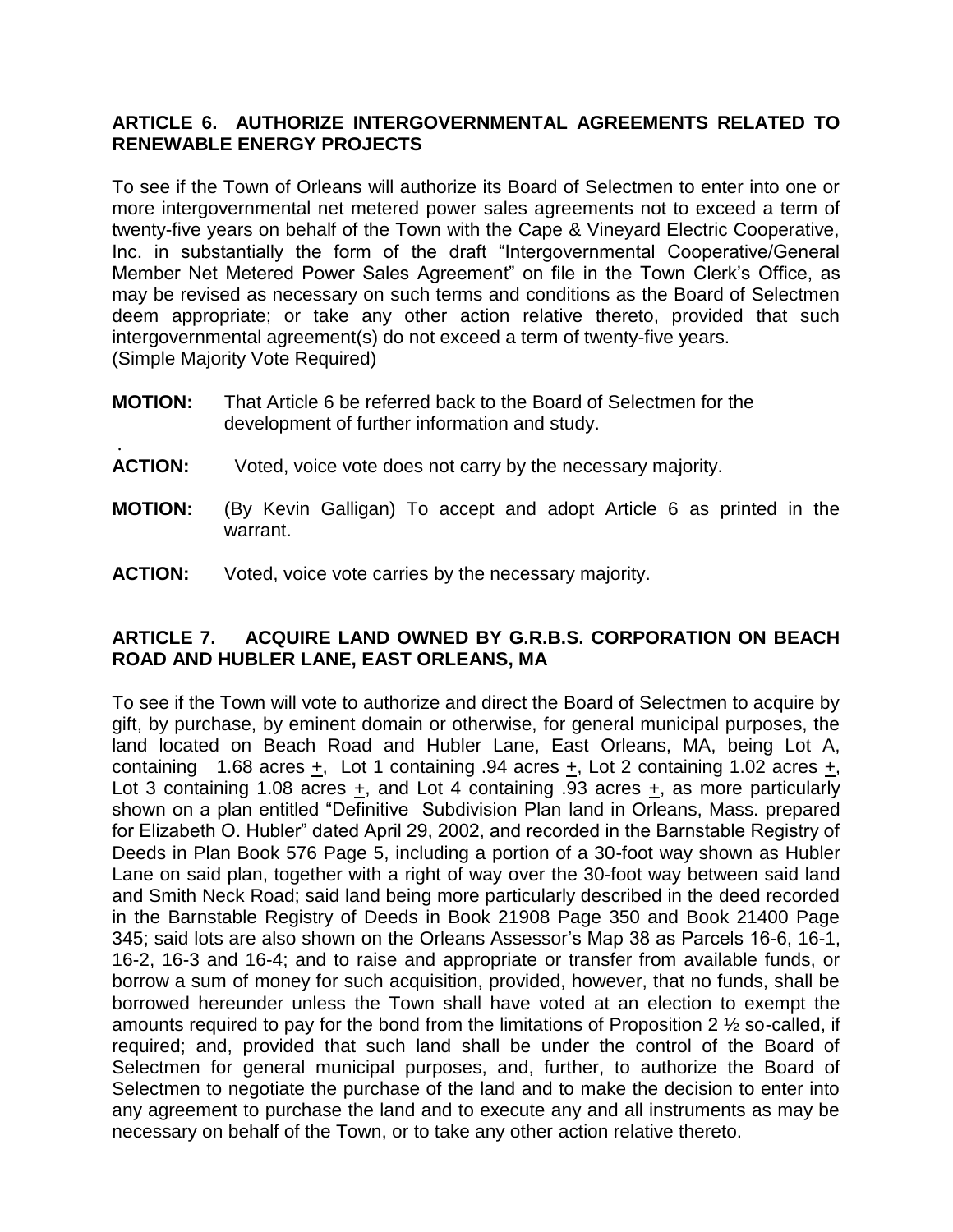#### (3/4 Vote Required)

**MOTION:** To accept and adopt Article 7and that the sum of Four Million Two Hundred Thousand and 00/100 Dollars (\$4,200,000.00) be appropriated for the purpose of purchasing and/or taking by eminent domain, for general municipal purposes, the land located on Beach Road and Hubler Lane, East Orleans, MA, being Lot A, containing 1.68 acres  $\pm$ , Lot 1 containing .94 acres +, Lot 2 containing 1.02 acres +, Lot 3 containing 1.08 acres +, and Lot 4 containing .93 acres +, as more particularly shown on a plan entitled "Definitive Subdivision Plan of land in Orleans, Mass. prepared for Elizabeth O. Hubler" dated April 29, 2002, and recorded in the Barnstable Registry of Deeds in Plan Book 576, Page 5, including a portion of a 30-foot way shown as Hubler Lane on said plan, together with a right of way over the 30-foot way between said land and Smith Neck Road; said land being more particularly described in the deed recorded in the Barnstable Registry of Deeds in Book 21908 Page 350 and Book 21400 Page 345; said lots are also shown on the Orleans Assessor's Map 38 as Parcels 16-6, 16-1, 16-2, 16-3 and 16-4;

> and to raise such appropriation the Treasurer, with the approval of the Board of Selectmen, is authorized to borrow the sum of Four Million Two Hundred Thousand and 00/100 Dollars (\$4,200,000.00), pursuant to Massachusetts General Laws, Chapter 44, Section 7, Clause (3), or any other enabling authority, and to issue bonds or notes of the Town therefor, provided however that this vote shall not take effect until the Town votes to exempt from the limitations on total taxes imposed by the Massachusetts General Laws, Chapter 59 Section 21C (Proposition 2 ½ so called) the amounts required to pay the principal and interest on the borrowing approved by this vote;

and, further, that the Board of Selectmen is authorized to take all actions necessary to carry out the acquisition of the land in accordance with the provisions of the article and this vote.

- **MOTION:** (By Ken Mayo) To move the question.
- **ACTION:** Voted, voice vote carries by the necessary 4/5 majority.
- **ACTION:** (On the main motion). Standing vote, YES=398, NO=30, vote carries by the necessary 3/4 majority.

## **ARTICLE 8. ACQUIRE LAND OWNED BY PUTNAM FAMILY, 50 BRIDGE ROAD, ORLEANS, MA**

To see if the Town will vote to authorize and direct the Board of Selectmen to acquire by gift, by purchase, by eminent domain or otherwise, for conservation, open space, passive recreation, and agriculture purposes, the land located at 50 Bridge Road,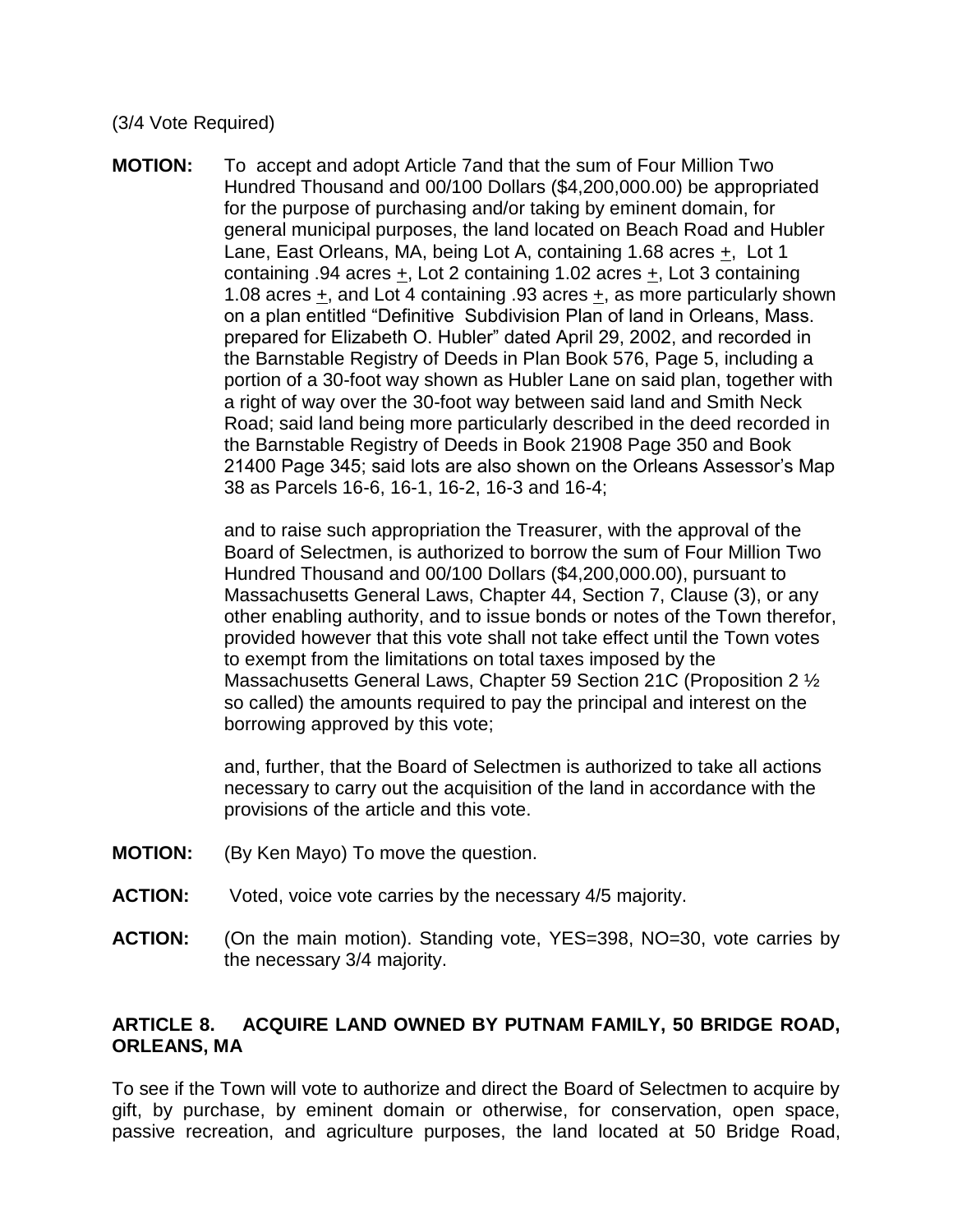Orleans, MA consisting of approximately 13.86 acres, and being shown on the Orleans Assessor's Map 10 as Parcel 1; and more particularly described in the deed recorded in the Barnstable Registry of Deeds in Book 10672 Page 225; and to raise and appropriate or transfer from available funds, or transfer from Community Preservation Act funds, or borrow a sum of money for such acquisition, provided, however, that no funds, shall be borrowed hereunder unless the Town shall have voted at an election to exempt the amounts required to pay for the bond from the limitations of Proposition 2 ½ so-called, if required; and, provided that the land, or a portion thereof, shall be under the control and management of the Conservation Commission and/or the control and management of the Board of Selectmen, and, further, to authorize the Board of Selectmen and/or the Conservation Commission to file on behalf of the Town any and all applications deemed necessary for grants and/or reimbursement from the Commonwealth of Massachusetts deemed necessary under the Self-Help Act (Chapter 132A, §11) and/or any others in any way connected with the scope of this article, and, further, to authorize the Board of Selectmen to negotiate the purchase of the land and to make the decision to enter into any agreement to purchase the land and to execute any and all instruments as may be necessary on behalf of the Town, including the grant of a conservation restriction, or to take any other action relative thereto. (2/3 Vote Required)

**MOTION:** To accept and adopt Article 8 and that the sum of Three Hundred Sixty Thousand and 00/100 Dollars (\$360,000.00) be appropriated for the purpose of purchasing and/or taking by eminent domain for conservation, open space, passive recreation, and agriculture purposes, the land located at 50 Bridge Road, Orleans, MA consisting of approximately 13.86 acres, and being shown on the Orleans Assessor's Map 10 as Parcel 1; and more particularly described in the deed recorded in the Barnstable Registry of Deeds in Book 10672 Page 225;

> and to raise such appropriation the Treasurer, with the approval of the Board of Selectmen, is authorized to borrow the sum of Three Hundred Sixty Thousand and 00/100 Dollars (\$360,000.00), pursuant to Massachusetts General Laws Chapter 44, Section 7, Clause (3), or any other enabling authority, and to issue bonds or notes of the Town therefor, provided however that this vote shall not take effect until the Town votes to exempt from the limitations on total taxes imposed by the Massachusetts General Laws Chapter 59, Section 21C (Proposition 2 ½ so called) the amounts required to pay the principal and interest on the borrowing approved by this vote;

> and, provided that the land shall be under the control and management of the Conservation Commission under the provisions of G.L. c. 40, Section 8C;

> and, further, that the Board of Selectmen and/or the Conservation Commission are authorized to file on behalf of the Town any and all applications deemed necessary for grants and/or reimbursement from the Commonwealth of Massachusetts deemed necessary under the Self-Help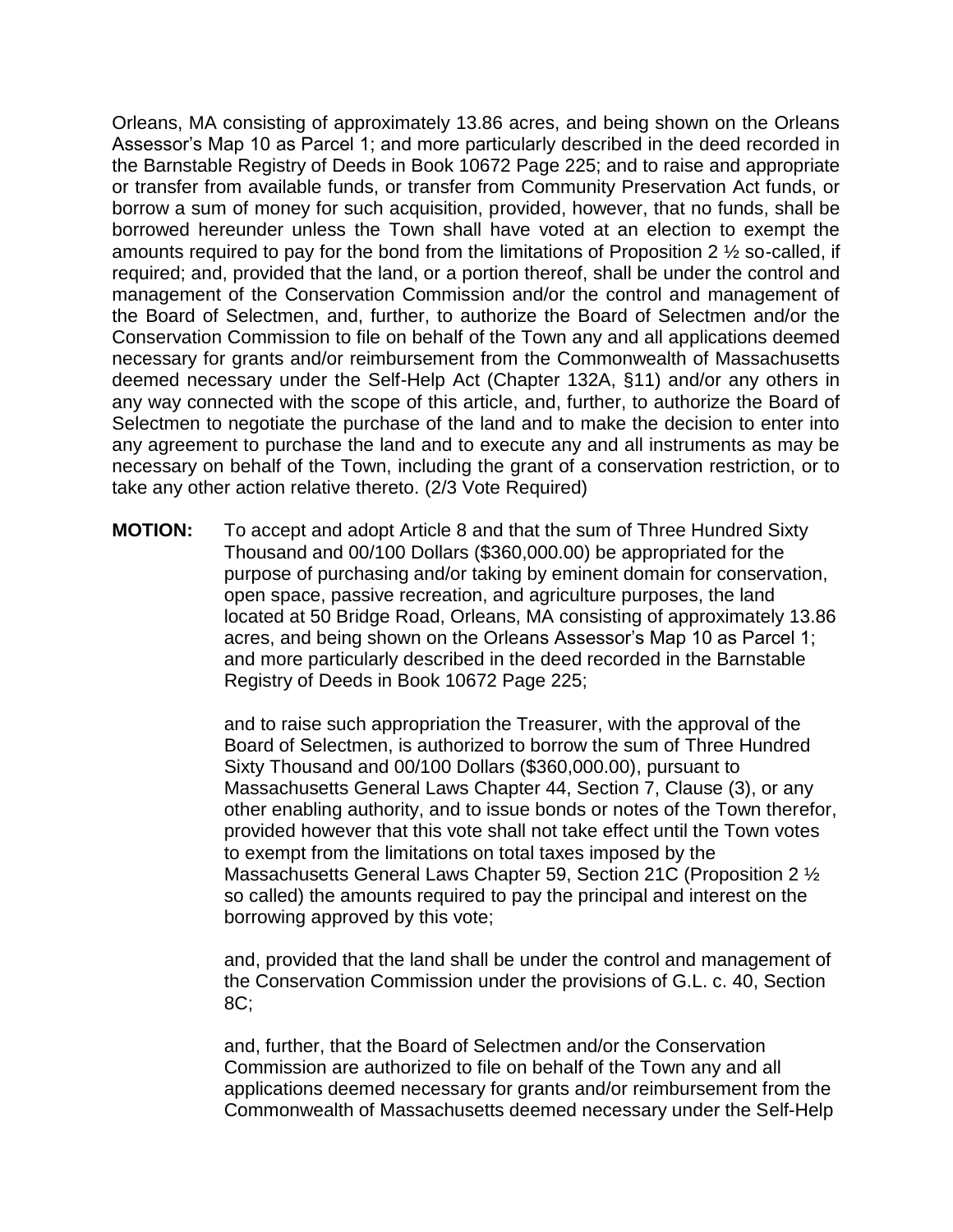Act, Chapter 132A, §11 (now, so-called LAND grants) and/or any others in any way connected with the scope of this article;

and, further, that the Board of Selectmen is authorized to negotiate the purchase of the land and to make the decision to enter into any agreement to purchase the land and to execute any and all instruments as may be necessary on behalf of the Town, including the grant of a conservation restriction;

and, further, that the Board of Selectmen is authorized to take all actions necessary to carry out the acquisition of the land in accordance with the provisions of the article and this vote.

- **MOTION:** (By Harry Mirick) To move the question
- **ACTION:** Voted, voice vote carries unanimously.
- **ACTION:** (On the main motion) Voted, voice vote carries by the necessary 2/3 majority.

## **ARTICLE 9. ACCEPT M.G.L. C. 138 SECTION 33B - SALE OF ALCOHOLIC BEVERAGES BY ON-PREMISE LICENSEES ON SUNDAYS AND CERTAIN LEGAL HOLIDAYS**

To see if the Town will vote to accept the provisions of M.G.L. C. 138 Section 33B, which authorizes the licensing authority, under Section 12 of C. 138, to permit the sale of alcoholic beverages between the hours of 11:00 a.m. and 12:00 noon on Sundays, the last Monday in May, and on Christmas Day or on the day following when said day occurs on Sunday, or to take any other action relative thereto. (Simple Majority Vote Required)

**MOTION:** To accept and adopt Article 9 as printed in the warrant.

**ACTION:** Voted, voice vote carries by the necessary majority.

## **ARTICLE 10. CLOSING ARTICLE**

And to act on any other business that may legally come before the meeting. (Simple Majority Vote Required)

- **MOTION:** To adjourn the Special Town Meeting.
- **ACTION:** Voted, voice vote carries unanimously.

**The Special Town Meeting was adjourned at 8:16 p.m.**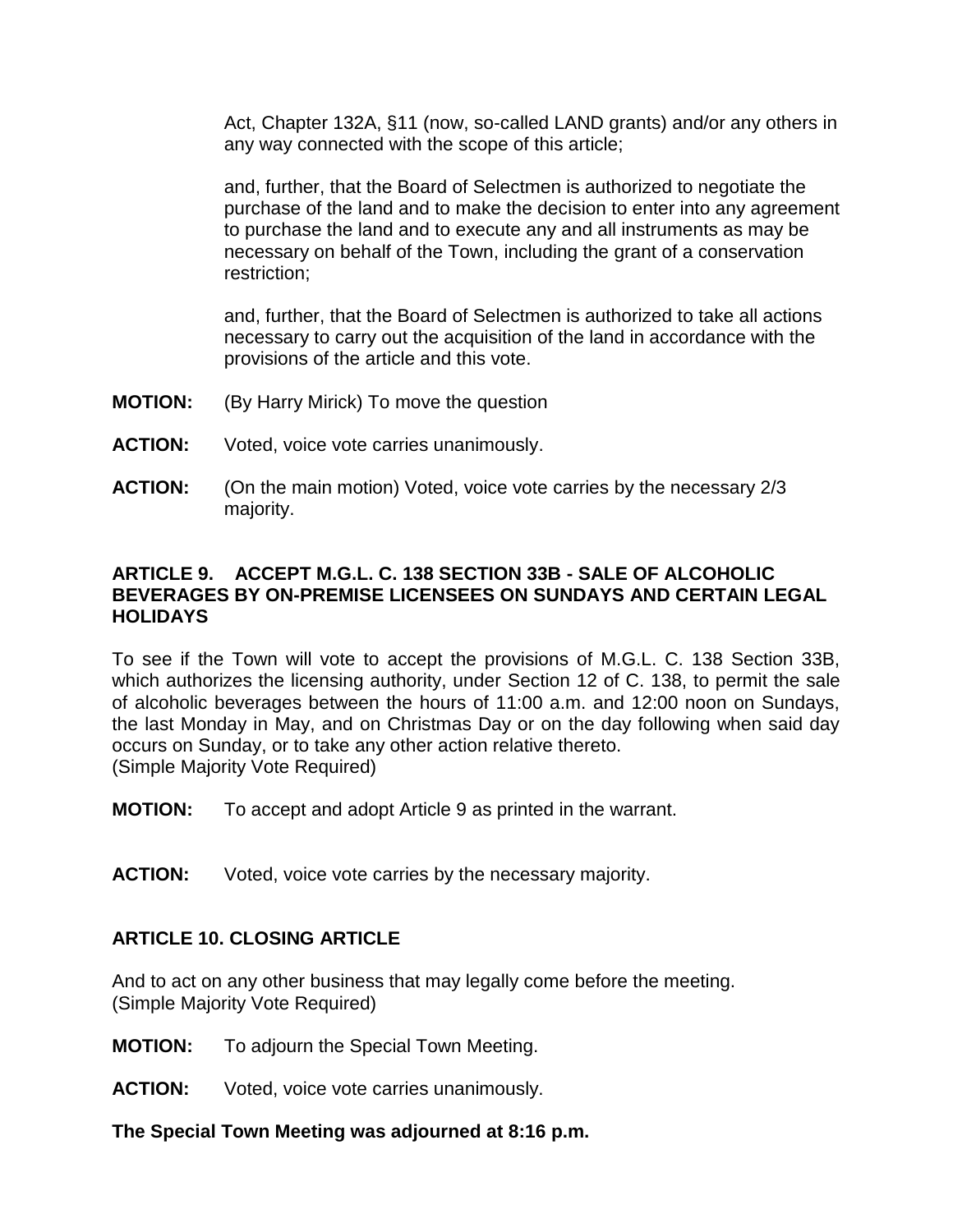# **ARTICLE 1. REPORT OF THE SELECTMEN, TOWN OFFICERS AND SPECIAL COMMITTEES**

To act upon the Annual Report of the Board of Selectmen, Town Officers and other Special Committees. (Simple Majority Vote Required)

**MOTION:** To accept and adopt the report of the Selectmen, Town Officers and all Town Committees, Commissions and Boards as published in the 2009 Annual Town Report and hear the report(s) of any other Town Committee reporting to the Town Meeting.

## *Planning Board Report on the Orleans Comprehensive Plan*

As required by the Orleans Town Charter, I will give you a brief update on the year's progress in implementing the Orleans Comprehensive Plan.

The Comprehensive Plan is a 20 year plan for the orderly and balanced development of the town. It was developed with extensive input from residents as well as town boards and committees. It remains the blueprint for the future of our town.

The Planning Board annually makes recommendations for fiscal year spending to achieve the many goals of the Plan. The Board of Selectmen considers those recommendations as part of the budget process.

We are aware as you are of the current fiscal challenges being faced by all municipalities, and Orleans is no exception. We need to maintain what we have at present, while also planning as best we can for the future. That is why the Planning Board has chosen to concentrate its efforts on the continuation of a limited number of long-range goals that we think are necessary to the Town's future.

Progress has been made in a number of areas. As of today, 96 of the more than 180 recommended actions have been fully completed. Another 63 items are under way. Current areas of focus include:

- Finalizing a wastewater management plan;
- Maintaining our roads and correcting deficiencies;
- Planning for our public facilities needs;
- Strategic open space protection; and
- Taking steps to encourage a healthy and vibrant Village Center.

If you are interested in learning about any of these activities, please contact the Planning Department or visit the Town's website.

Thank you, Seth Wilkinson, Vice-Chairman Orleans Planning Board

**ACTION:** Voted, voice vote carries unanimously.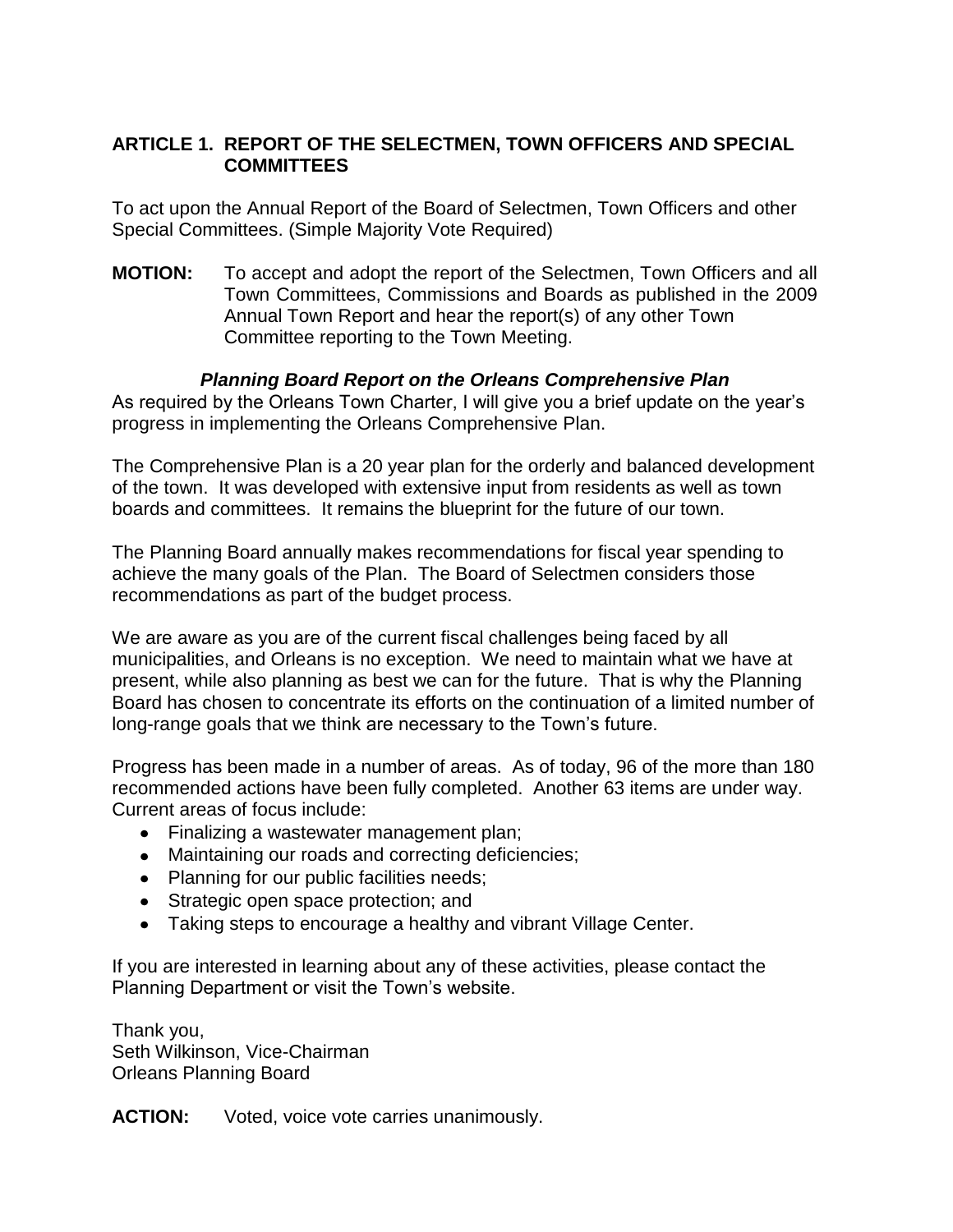# **ARTICLE 2. TOWN / SCHOOL BUDGET (FY11)**

To see if the Town will vote to raise and appropriate and/or transfer from available funds a sum of money to fund and pay departmental expenses for the fiscal year commencing July 1, 2010 and ending June 30, 2011 and to authorize the Board of Selectmen to sell, trade, lease or exchange or otherwise dispose of old equipment or vehicles deemed advisable and in the best interest of the Town. The proceeds from any such disposition to be applied toward the cost of acquiring said equipment or service as the case may be, or to take any other action relative thereto. (Simple Majority Vote Required)

- **MOTION:** To accept and adopt Article 2 and that the Town Meeting adopt the Selectmen's adopted FY11 budget as printed in the warrant except that line fifty seven, Orleans Elementary School Expense, is reduced by Thirty-Two Thousand Six Hundred Fifty and 00/100 Dollars (\$32,650.00) to Three Million Sixty Thousand Five Hundred Eighty-Seven and 00/100 Dollars (\$3,060,587.00) and that the sum of Twenty-Five Million Seven Hundred Thirty-Eight Thousand Eight Hundred Forty-Five and 00/100 Dollars (\$25,738,845.00) be raised and appropriated, and the sum of Five Hundred Ninety-Nine Thousand Eight Hundred Seventy-Eight and 00/100 Dollars (\$599,878.00) be transferred from the Community Preservation Fund, and the sum of Seven Hundred Twenty-Five Thousand Two Hundred and 00/100 Dollars (\$725,200.00) be transferred from the Ambulance Receipts Reserve for Appropriation Account, and the sum of One Hundred Eighteen Thousand and 00/100 Dollars (\$118,000.00) be transferred from the Cable Fees Reserve for Appropriations Account, and the sum of Forty-Nine Thousand Eight Hundred Sixteen and 00/100 Dollars (\$49,816.00) be transferred from the Municipal Insurance Fund, and the sum of One Hundred and Twenty-Two Thousand and 00/100 Dollars (\$122,000.00) be transferred from the Water Ways Improvement Account, and the sum of Five Thousand and 00/100 (\$5,000.00) be transferred from the Water Pollution Abatement Trust, and the sum of Ten Thousand and 00/100 Dollars (\$10,000.00) be transferred from the Wetlands Protection Fund, and the sum of Eleven thousand Ninety Four and 00/100 Dollars (\$11,094.00) be transferred from the Fund Balance Reserve for Premiums on Bond Issue, and the sum of Twenty thousand and 00/100 (\$20,000.00) be transferred from the balance on hand in Article 7 of the May 11, 2009 Annual Town Meeting, for a total appropriation of Twenty Seven Million Three Hundred Ninety-Nine Thousand Eight Hundred Thirty-Three and 00/100 Dollars (\$27,399,833.00).
- **ACTION:** Voted, voice vote carries unanimously.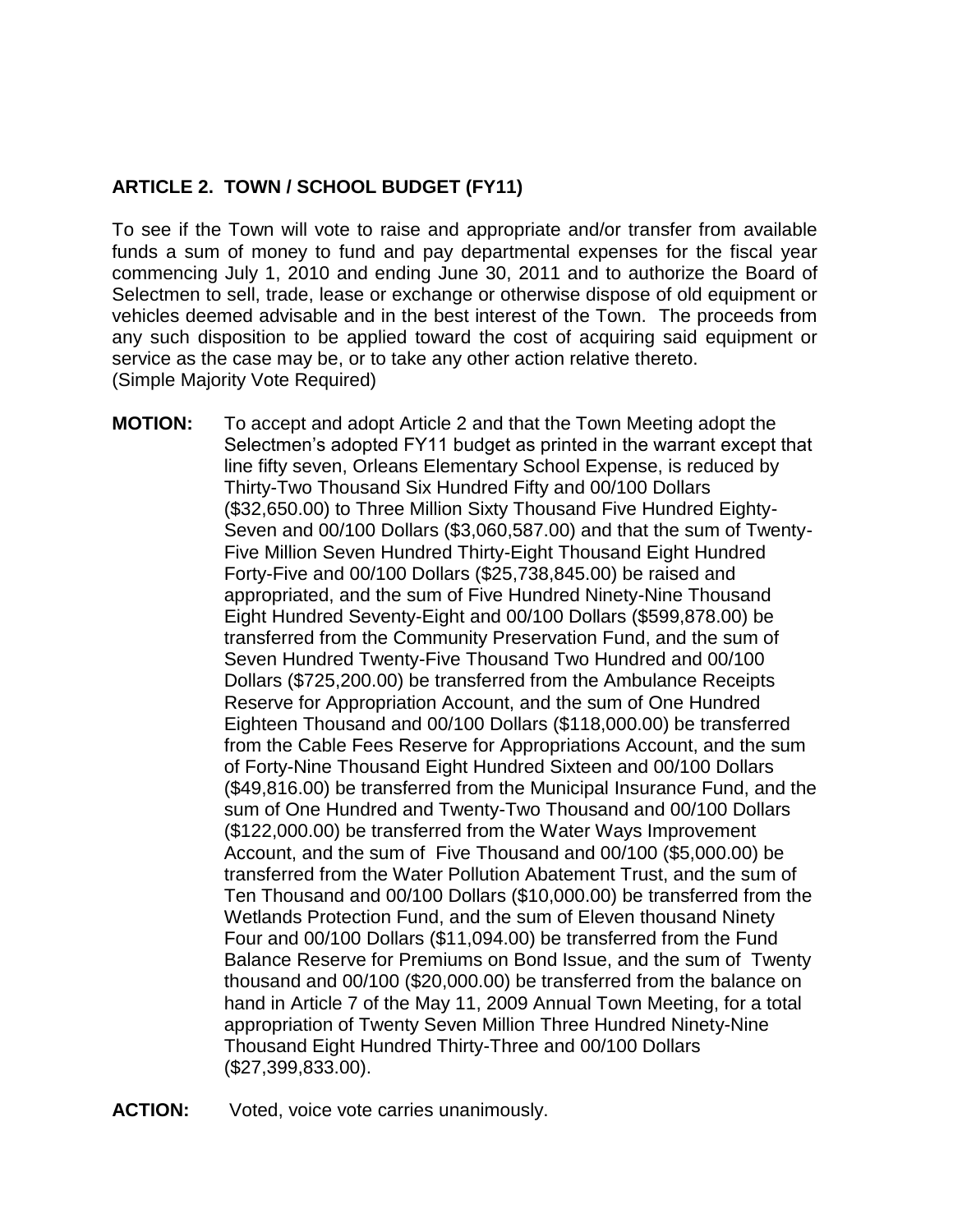# **ARTICLE 3. CAPITAL IMPROVEMENTS PLAN**

To see if the Town will vote pursuant to CHAPTER 8 FINANCIAL PROVISIONS AND PROCEDURES, Section 7, Action of Town Meeting, Subsection 8-7-1 of the Orleans Home Rule Charter, to act on the Capital Improvements Plan as published in the Warrant, by adopting said Plan with or without amendments thereto, which amendments may include an increase or decrease in the amount of money allocated to any particular line item contained therein, the addition of new line items or the deletion of line items contained therein, or to take any other action relative thereto. (Simple Majority Vote Required)

- **MOTION:** To accept and adopt Article 3 and that pursuant to Chapter 8, Financial Provisions and Procedures, Section 7, Action of Town Meeting, Subsection 8-7-1 of the Orleans Home Rule Charter, the Town Meeting accept the Capital Improvement Plan as printed in the warrant.
- **ACTION:** Standing vote, YES=149, NO=180, motion fails.

# **ARTICLE 4. FUND COMMUNITY PRESERVATION ACT PROGRAM BUDGET**

To see if the Town will vote to act on the report of the Community Preservation Committee on the Fiscal Year 2011 Community Preservation budget and to appropriate or reserve for later appropriation monies from the Community Preservation Fund's Annual Revenues and/or available funds for the payment of debt service, the undertaking of Community Preservation projects, the Administrative Expenses of the Community Preservation Committee and all other necessary and proper expenses for FY11, or to take any other action relative thereto. (Simple Majority Vote Required)

- **MOTION:** To accept and adopt Article 4 as printed in the warrant and that the sum of Eight Hundred Twenty One Thousand Seven Hundred Fifty Three and 00/100 Dollars (\$821,753.00) be transferred from the Community Preservation Fund for the purposes and in the amounts set forth in the article.
- **ACTION:** Voted, voice vote carries by the necessary majority.
- **MOTION:** (By Len Short) That the Town act on Article 28 at this time, after Article 4 is considered.
- **ACTION:** Voted, voice vote carries by the necessary 2/3 majority to take Article 28 out of order.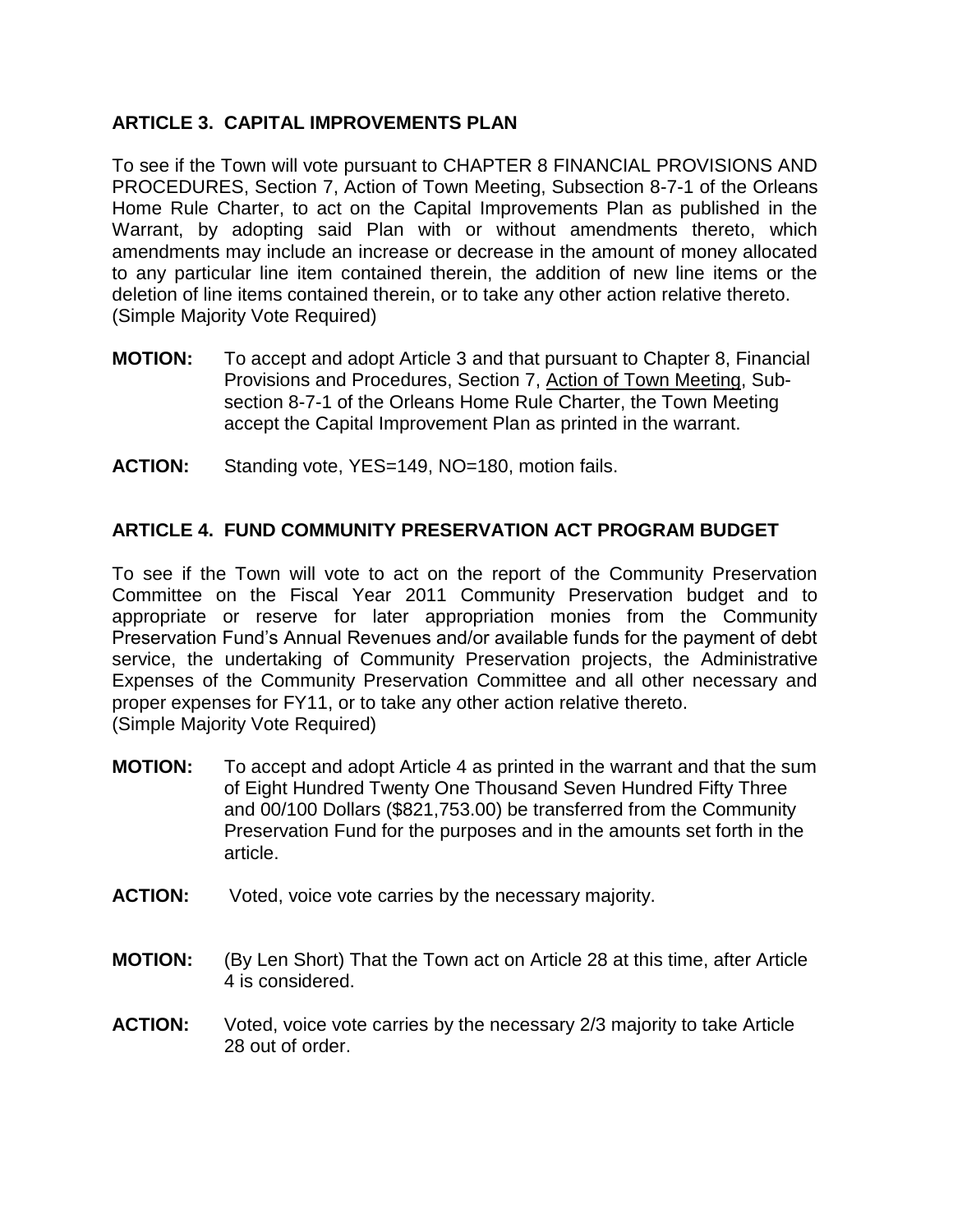## **ARTICLE 28. FUND LAYOUT OF BEACH ROAD FROM MAIN STREET TO NAUSET BEACH – BY PETITION**

To see if the Town will vote to raise and appropriate and/or transfer from available funds the sum of \$71,000 for the purpose of developing a road layout survey and plan of Beach Road from Main Street to Nauset Beach, or to take any other action relative thereto. (3/4 Vote Required)

- **MOTION:** To accept and adopt Article 28 and that a preliminary feasibility study be conducted for potential layout options for Beach Road and that the sum of Six Thousand and 00/100 Dollars (\$6,000.00) be raised and appropriated for this purpose. (Simple Majority Required)
- **ACTION:** Voted, voice vote carries by the necessary majority.

# **ARTICLE 5. HIGHWAY DEPARTMENT – WATER QUALITY DRAINAGE IMPROVEMENTS**

To see if the Town will vote to raise and appropriate, borrow and/or transfer from available funds the sum of One Hundred Fifty Thousand and 00/100 Dollars (\$150,000.00), or any other sum, for the purpose of funding the design and construction of improvements to the town's drainage infrastructure systems, including all expenses incidental and related thereto; provided however that such vote shall not take effect until the Town votes to exempt from the limitations of total taxes imposed by Massachusetts General Law Chapter 59 § 21C (Proposition 2 1/2) amounts required to pay the principal and interest of the borrowing approved by such vote, and further authorize the Board of Selectmen and/or Town Administrator to apply for and accept any Federal, State, County or other funds that may be available for this purpose, and to enter into Intermunicipal Agreements for acceptance of any such grants or funds which shall be used to offset the total appropriation authorized herein, or to take any other action relative thereto. (2/3 Vote Required)

- **MOTION:** To accept and adopt Article 5 as printed in the warrant and that the sum of One Hundred Fifty Thousand and 00/100 Dollars (\$150,000.00) be appropriated for this purpose and for costs incidental and related thereto, and to raise such appropriation the Treasurer, with approval of the Board of Selectmen, is authorized to borrow the sum of One Hundred Fifty Thousand and 00/100 Dollars (\$150,000.00), pursuant to Massachusetts General Laws Chapter 44, Section 7 Clauses (1) and (6), or pursuant to any other enabling authority, and to issue bonds or notes of the Town therefor, provided however that this vote shall not take effect until the Town votes to exempt from the limitations on total taxes imposed by the Massachusetts General Laws Chapter 59, Section 21C (Proposition 2 ½ so called) the amounts required to pay the principal and interest on the borrowing approved by such vote.
- **ACTION:** Voted, voice vote carries by the necessary 2/3 majority.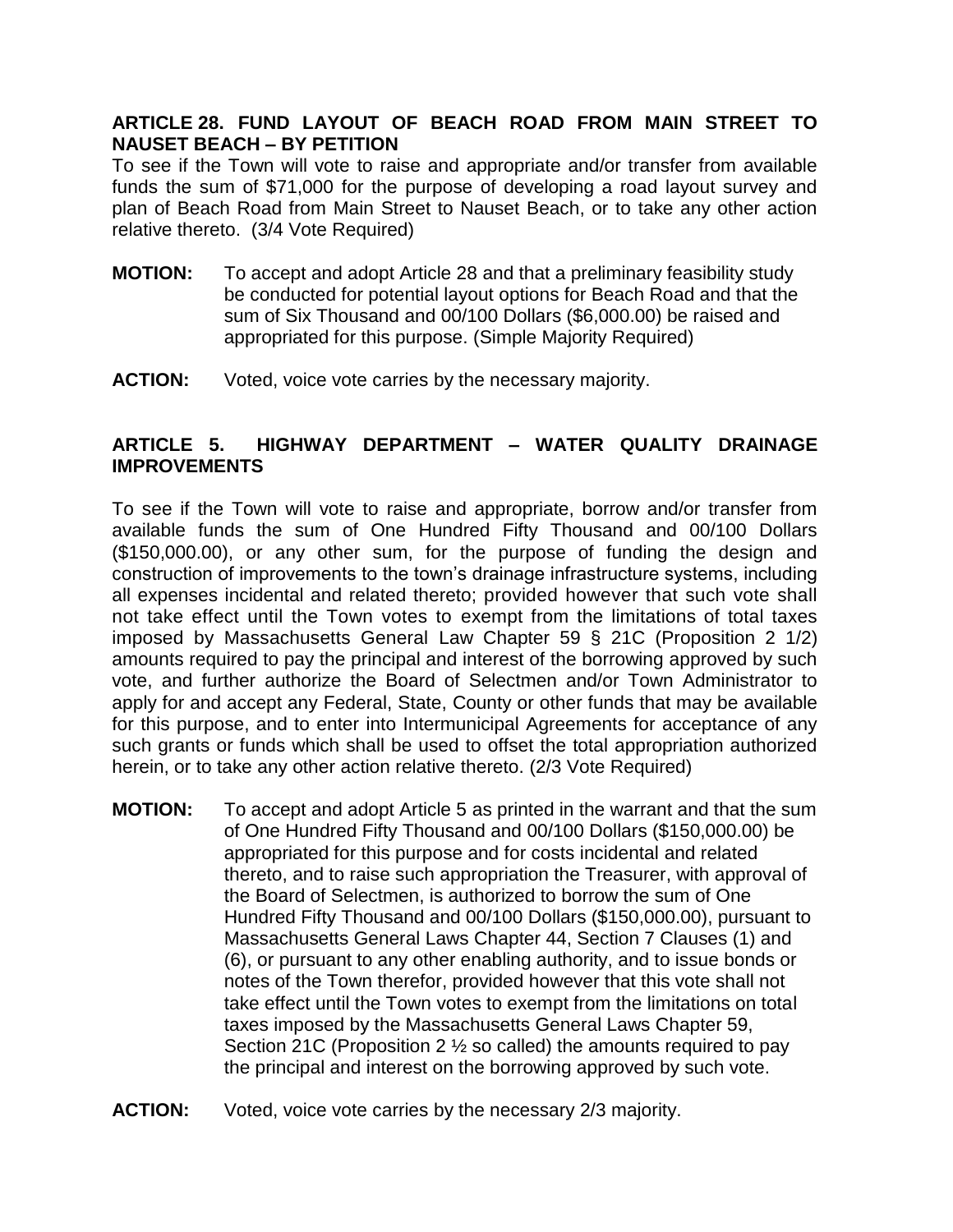#### **ARTICLE 6. HIGHWAY DEPARTMENT – TOWN PAVEMENT MANAGEMENT PROGRAM**

To see if the Town will vote to raise and appropriate, borrow and/or transfer from available funds the sum of Three Hundred Thousand and 00/100 Dollars (\$300,000.00) for the purpose of funding the local share of the town's ongoing pavement management program to repair, resurface, and reconstruct town roadways, including all expenses incidental and related thereto; provided however that such vote shall not take effect until the Town votes to exempt from the limitations of total taxes imposed by Massachusetts General Law Chapter 59 § 21 C (Proposition 2 1/2) amounts required to pay the principal and interest of the borrowing approved by such vote and further authorize the Board of Selectmen and/or Town Administrator to apply for and accept any Federal, State, County or other funds that may be available for this purpose and to enter into Intermunicipal Agreements for acceptance of any such grants or funds which shall be used to offset the total appropriation authorized herein, or to take any other action relative thereto. (2/3 Vote Required)

- **MOTION:** To accept and adopt Article 6 as printed in the warrant and that the sum of Three Hundred Thousand and 00/100 Dollars (\$300,000.00) be appropriated for this purpose and for costs incidental and related thereto, and to raise such appropriation the Treasurer, with approval of the Board of Selectmen, is authorized to borrow the sum of Three Hundred Thousand and 00/100 Dollars (\$300,000.00), pursuant to Massachusetts General Laws Chapter 44, Section 7 Clauses (1), (5) and (6), or any other enabling authority, and to issue bonds or notes of the Town therefor, provided however that this vote shall not take effect until the Town votes to exempt from the limitations on total taxes imposed by the Massachusetts General Laws Chapter 59, Section 21C (Proposition 2 ½ so called) the amounts required to pay the principal and interest on the borrowing approved by such vote.
- **ACTION:** Voted, voice vote carries unanimously.

## **ARTICLE 7. FUND REPLACEMENT OF FIRE DEPARTMENT PUMPER TRUCK**

To see if the Town will vote to raise and appropriate, borrow and/or transfer from available funds a sufficient sum for the purpose of purchasing a new pumper truck for the Fire Department, including all expenses incidental and related thereto; provided however that such vote shall not take effect until the Town votes to exempt from the limitations of total taxes imposed by Massachusetts General Law Chapter 59 § 21C (Proposition 2 1/2) amounts required to pay the principal and interest of the borrowing approved by such vote and further authorize the Board of Selectmen and/or Town Administrator to apply for and accept any Federal, State, County or other funds that may be available for this purpose and to enter into Intermunicipal Agreements for acceptance of any such grants or funds which shall be used to offset the total appropriation authorized herein, and to authorize the Board of Selectmen to sell, trade, lease or exchange or otherwise dispose of old equipment or vehicles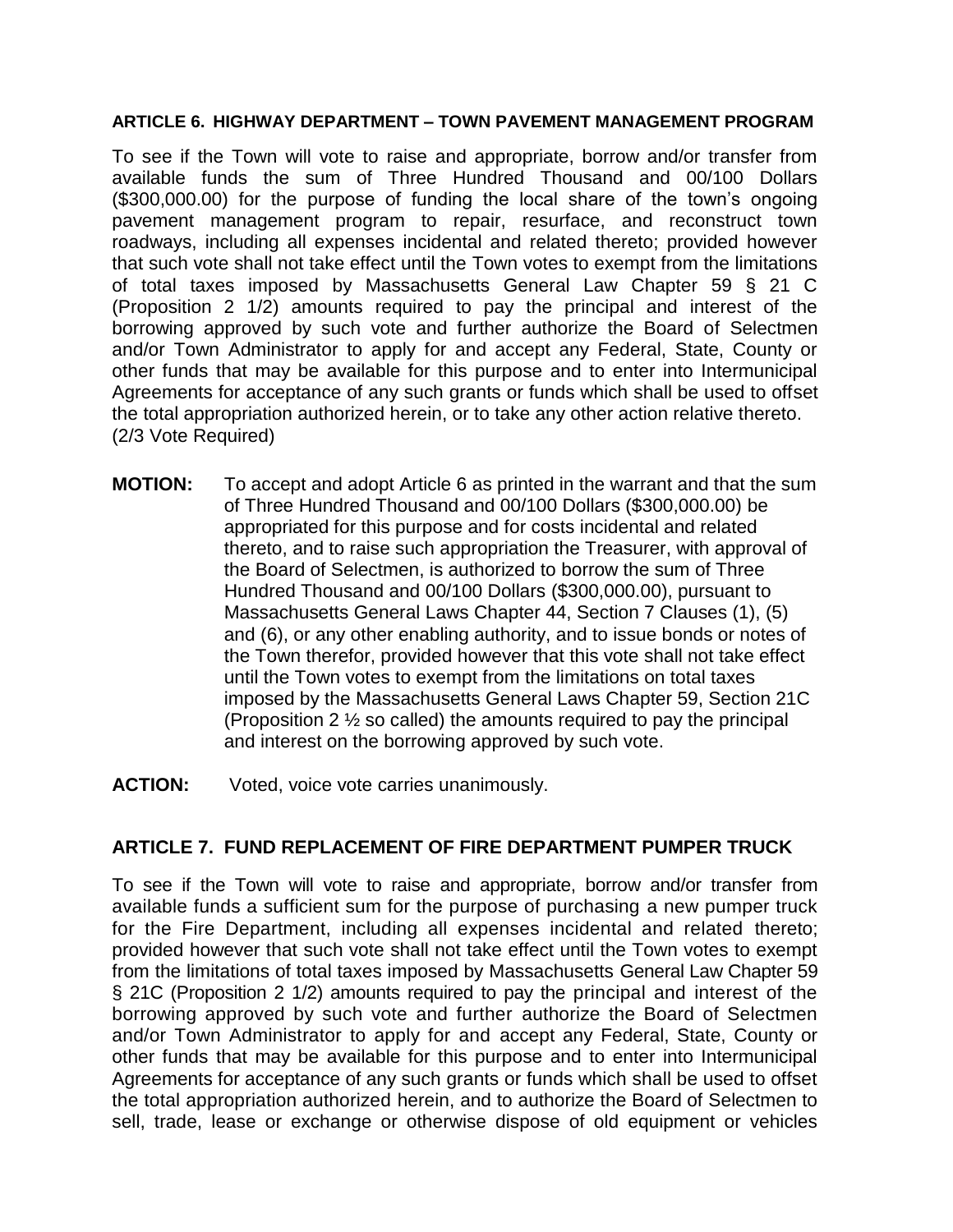deemed advisable and in the best interest of the Town, the proceeds from any such disposition to be applied toward the cost of acquiring said pumper truck, or to take any other action relative thereto. (2/3/ Vote Required)

- **MOTION:** To accept and adopt Article 7 as printed in the warrant and that the sum of Four Hundred Eighty Thousand and 00/100 Dollars (\$480,000.00) be raised and appropriated for this purpose and for costs incidental and related thereto, to raise such appropriation the Treasurer, with approval of the Board of Selectmen, is authorized to borrow the sum of Four Hundred Eighty Thousand and 00/100 Dollars (\$480,000.00), pursuant to Massachusetts General Laws Chapter 44, Section 7 Clause (9), or any other enabling authority, and to issue bonds or notes of the Town therefor, provided however that this vote shall not take effect until the Town votes to exempt from the limitations on total taxes imposed by the Massachusetts General Laws Chapter 59, Section 21C (Proposition 2  $\frac{1}{2}$  so called) the amounts required to pay the principal and interest on the borrowing approved by such vote.
- **ACTION:** Voted, voice vote carries by the necessary 2/3 majority.

# **ARTICLE 8. FUND REPLACEMENT OF HIGHWAY DEPARTMENT FRONT END LOADER**

To see if the Town will vote to raise and appropriate, borrow and/or transfer from available funds a sufficient sum for the purpose of purchasing a new front end loader for the Highway Department, including all expenses incidental and related thereto; provided however that such vote shall not take effect until the Town votes to exempt from the limitations of total taxes imposed by Massachusetts General Law Chapter 59 § 21C (Proposition 2 1/2) amounts required to pay the principal and interest of the borrowing approved by such vote and further authorize the Board of Selectmen and/or Town Administrator to apply for and accept any Federal, State, County or other funds that may be available for this purpose and to enter into Intermunicipal Agreements for acceptance of any such grants or funds which shall be used to offset the total appropriation authorized herein, and to authorize the Board of Selectmen to sell, trade, lease or exchange or otherwise dispose of old equipment or vehicles deemed advisable and in the best interest of the Town, the proceeds from any such disposition to be applied toward the cost of acquiring said front end loader, or to take any other action relative thereto. (2/3/ Vote Required)

**MOTION:** To accept and adopt Article 8 as printed in the warrant and that the sum of One Hundred Fifty-Five Thousand and 00/100 Dollars (\$155,000.00) be raised and appropriated for this purpose and for costs incidental and related thereto, to raise such appropriation the Treasurer, with approval of the Board of Selectmen, is authorized to borrow the sum of One Hundred Fifty-Five Thousand and 00/100 Dollars (\$155,000.00), pursuant to Massachusetts General Laws Chapter 44, Section 7 Clause (9), or any other enabling authority, and to issue bonds or notes of the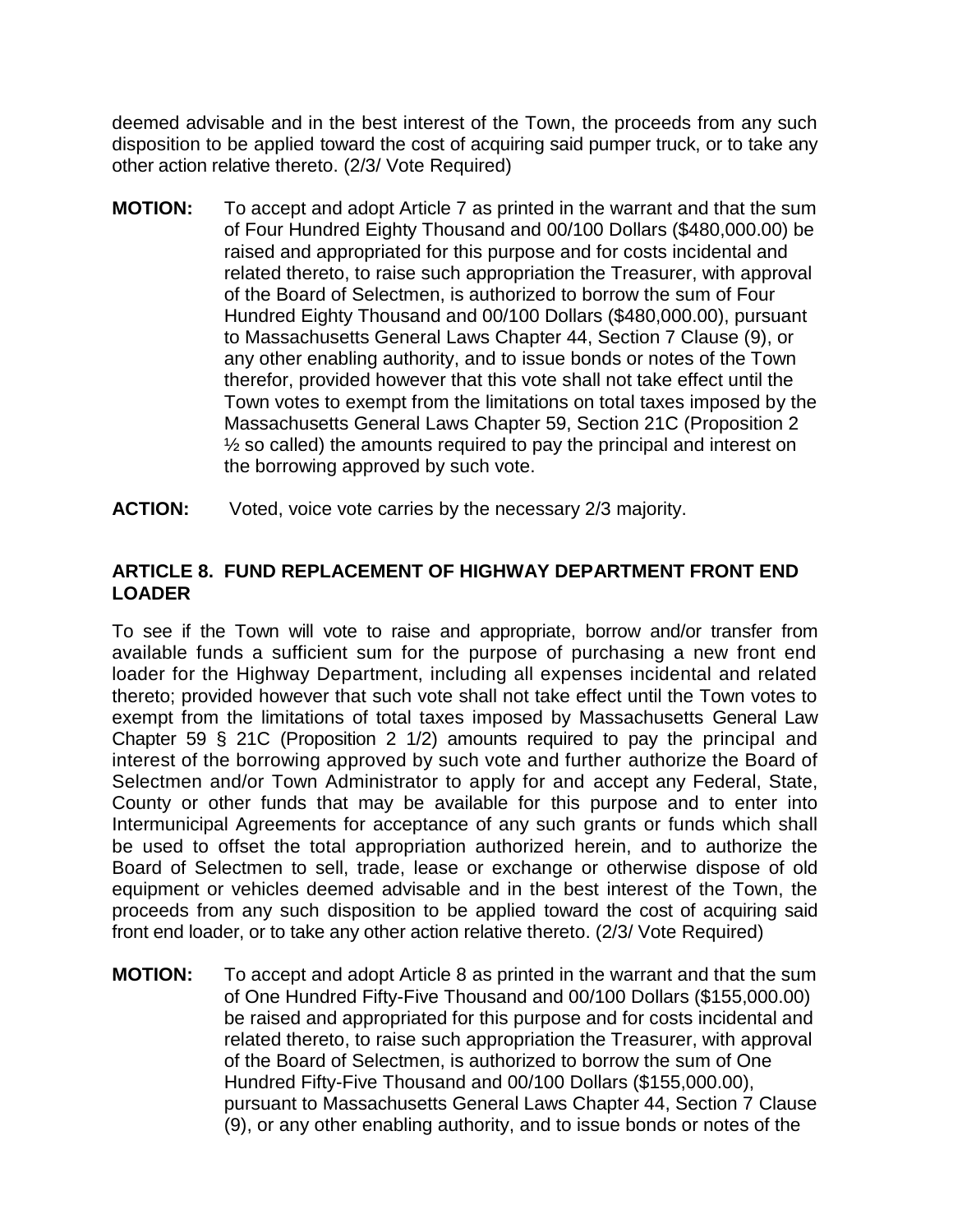Town therefor, provided however that this vote shall not take effect until the Town votes to exempt from the limitations on total taxes imposed by the Massachusetts General Laws Chapter 59, Section 21C (Proposition 2 <sup>1/2</sup> so called) the amounts required to pay the principal and interest on the borrowing approved by such vote.

**ACTION:** Voted, voice vote carries by the necessary 2/3 majority.

#### **ARTICLE 9. WATER DEPARTMENT – I&M PLANT FILTER MEMBRANE RACK REPLACEMENT**

To see if the Town will vote to raise and appropriate, borrow and/or transfer from available funds the sum of Two Hundred Eighty-five Thousand and 00/100 Dollars (\$285,000.00) for the purpose of funding the replacement of Water Treatment Plant membranes, as needed, including all expenses incidental and related thereto; provided however that such vote shall not take effect until the Town votes to exempt from the limitations of total taxes imposed by Massachusetts General Law Chapter 59 § 21 C (Proposition 2 1/2) amounts required to pay the principal and interest of the borrowing approved by such vote and further authorize the Board of Selectmen and/or Town Administrator to apply for and accept any Federal, State, County or other funds that may be available for this purpose and to enter into Intermunicipal Agreements for acceptance of any such grants or funds which shall be used to offset the total appropriation authorized herein, or to take any other action relative thereto. (2/3 Vote Required)

- **MOTION:** To accept and adopt Article 9 as printed in the warrant and that the sum of Two Hundred Eighty-Five Thousand and 00/100 Dollars (\$285,000.00) be appropriated for this purpose and for costs incidental and related thereto, to raise such appropriation, the Treasurer, with approval of the Board of Selectmen, is authorized to borrow the sum of Two Hundred Eighty-five Thousand and 00/100 Dollars (\$285,000.00), pursuant to Massachusetts General Laws Chapter 44, Section 7 Clause (9) and Section 8 Clause (7C), or any other enabling authority, and to issue bonds or notes of the Town therefor, provided however that this vote shall not take effect until the Town votes to exempt from the limitations on total taxes imposed by the Massachusetts General Laws Chapter 59, Section 21C (Proposition 2 ½ so called) the amounts required to pay the principal and interest on the borrowing approved by such vote.
- **ACTION:** Voted, voice vote carries unanimously.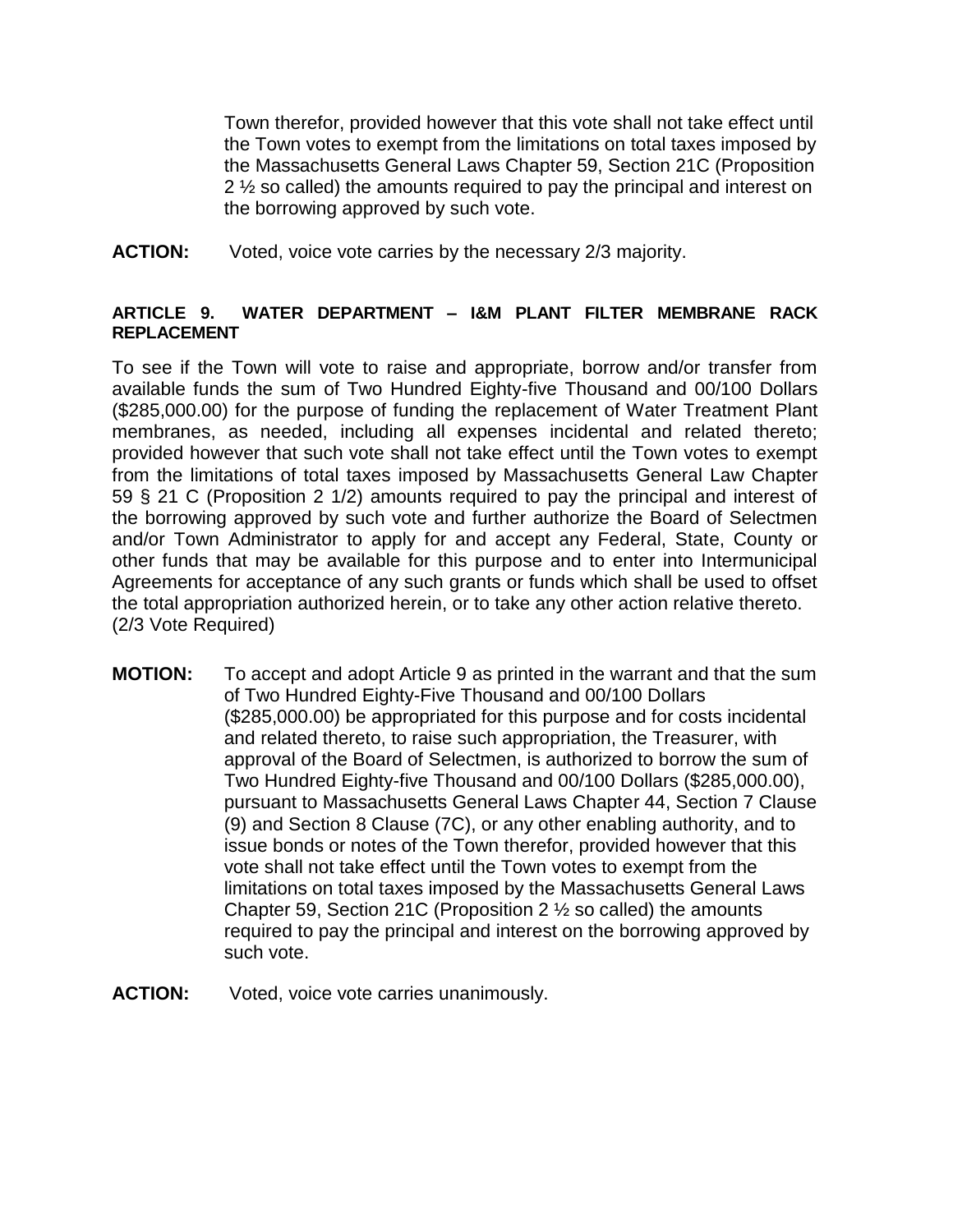# **ARTICLE 10. ACCEPT PROVISIONS OF M.G.L. CHAPTER 64L §2(a) – LOCAL OPTION SALES TAX ON RESTAURANT MEALS**

To see if the Town will vote to accept the provisions of M.G.L. c. 64L, § 2(a) to impose a local sales tax on the sale of restaurant meals originating within the town of Orleans by a vendor at the rate of .75 percent of the gross receipts of the vendor from the sale of restaurant meals, or to take any other action relative thereto. (Simple Majority Vote Required)

- **MOTION:** To accept and adopt Article 10 as printed in the warrant.
- **MOTION:** (By Ben Buck) To move the question.
- **ACTION:** Voted, voice vote carries by the necessary 4/5 majority.
- **ACTION:** (On the main motion) Standing vote, YES=164, NO=105, vote carries by the necessary majority.

# **ARTICLE 11. ACCEPT TRANSPORTATION BOND BILL FUNDS**

To see if the Town will vote to authorize the Board of Selectmen to accept and enter into a contract for the expenditure of any funds allocated or to be allocated from year to year by the Commonwealth of Massachusetts and/or Barnstable County for the construction, reconstruction and improvements of roads and bikeways within the Town of Orleans, or to take any other action relative thereto. (Simple Majority Vote Required)

- **MOTION:** To accept and adopt Article 11 and that said funds and their earned interest shall be expended to repair and resurface certain Town roads under the direction of the Board of Selectmen.
- **ACTION:** Voted, voice vote carries unanimously.

## **ARTICLE 12. HOLDING STATE HARMLESS FOR WORK**

To see if the Town will vote to assume liability in the manner provided by Section 29 of Chapter 91 of the General Laws, as most recently amended by Chapter 5 of the Acts of 1955, for all damages that may be incurred by work to be performed by the Massachusetts Department of Environmental Management for the improvement, development, maintenance and protection of tidal and non-tidal rivers and streams, harbors, tide-waters, foreshores and shores along a public beach, in accordance with Section 11 of Chapter 91 of the General Laws and authorize the Selectmen to execute and deliver a bond of indemnity therefore to the Commonwealth, or to take any other action relative thereto. (Simple Majority Vote Required)

**MOTION:** To accept and adopt Article 12 as printed in the warrant.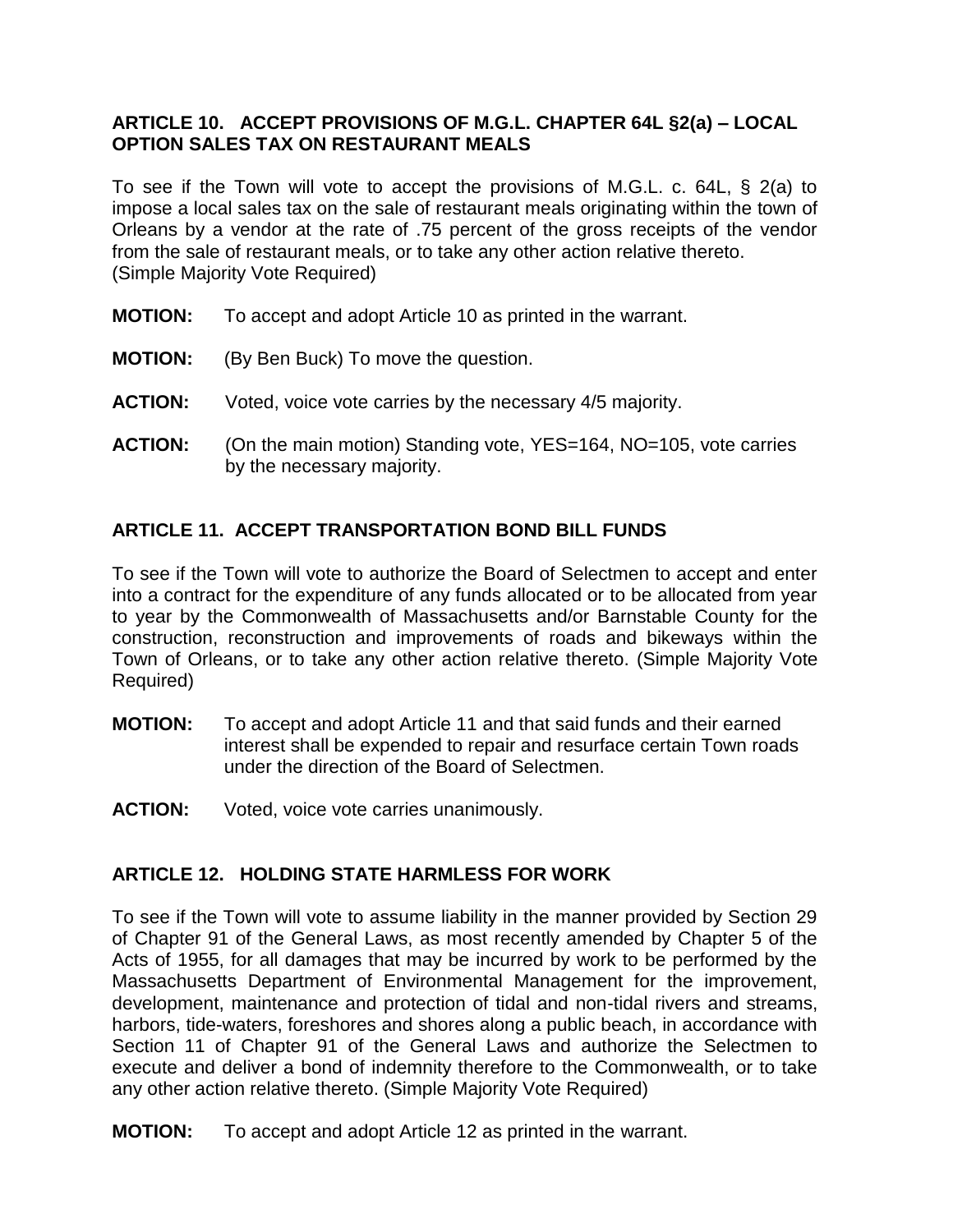#### **ACTION:** Voted, voice vote carries unanimously.

# **ARTICLE 13. AUTHORIZATION TO SELL SURPLUS EQUIPMENT & ACCEPT GIFTS**

To see if the Town will vote to authorize the Town Administrator to dispose of surplus supplies and equipment under such terms and conditions as the Town Administrator deems advisable, provided all proceeds from any such disposition are returned to the General Fund, Water Surplus Fund or Reserve for Appropriation account where applicable and to accept any gift items that may be given to the Town on behalf of the citizens of Orleans, or to take any other action relative thereto. (Simple Majority Vote Required)

**MOTION:** To accept and adopt Article 13 as printed in the warrant.

**ACTION:** Voted, voice vote carries unanimously.

# **ARTICLE 14. ADOPT M.G.L. CHAPTER 44, SECTION 53E ½ - REVOLVING ACCOUNTS**

To see if the Town will vote to authorize the establishment of the following Revolving Accounts, in accordance with Massachusetts General Law Chapter 44, § 53E ½;

- 1) The Home Composting Bin/Recycling Containers Account, said account not to exceed Fifteen Thousand and 00/100 Dollars (\$15,000.00). The Account will be used to purchase additional composting bins and recycling containers. Said funds to be spent under the direction of the department manager and the Town Administrator.
- 2) The Council on Aging Account, said account not to exceed Seventy-Five Thousand and 00/100 Dollars (\$75,000.00). Monies on hand in the Account will be used to fund programs, class instructor fees, fees for reservations and tickets related to trips and functions, and an annual volunteer appreciation function. All funds to be spent under the direction of the department manager and the Town Administrator.
- 3) The Council on Aging Van Transportation Account, said account not to exceed Ten Thousand and 00/100 Dollars (\$10,000.00). The Account will be used to fund driver salaries, vehicle maintenance and other necessary expenses related to the van transportation program. Said funds to be spent under the direction of the department manager and the Town Administrator.
- 4) The Conservation Properties Account, said account not to exceed Ten Thousand and 00/100 Dollars (\$10,000.00). The Account will be used to pay utility bills and other necessary expenses associated with the rental of the Town owned properties under the jurisdiction and control of the Conservation Commission. Said funds to be spent under the direction of the Conservation Commission and the Town Administrator.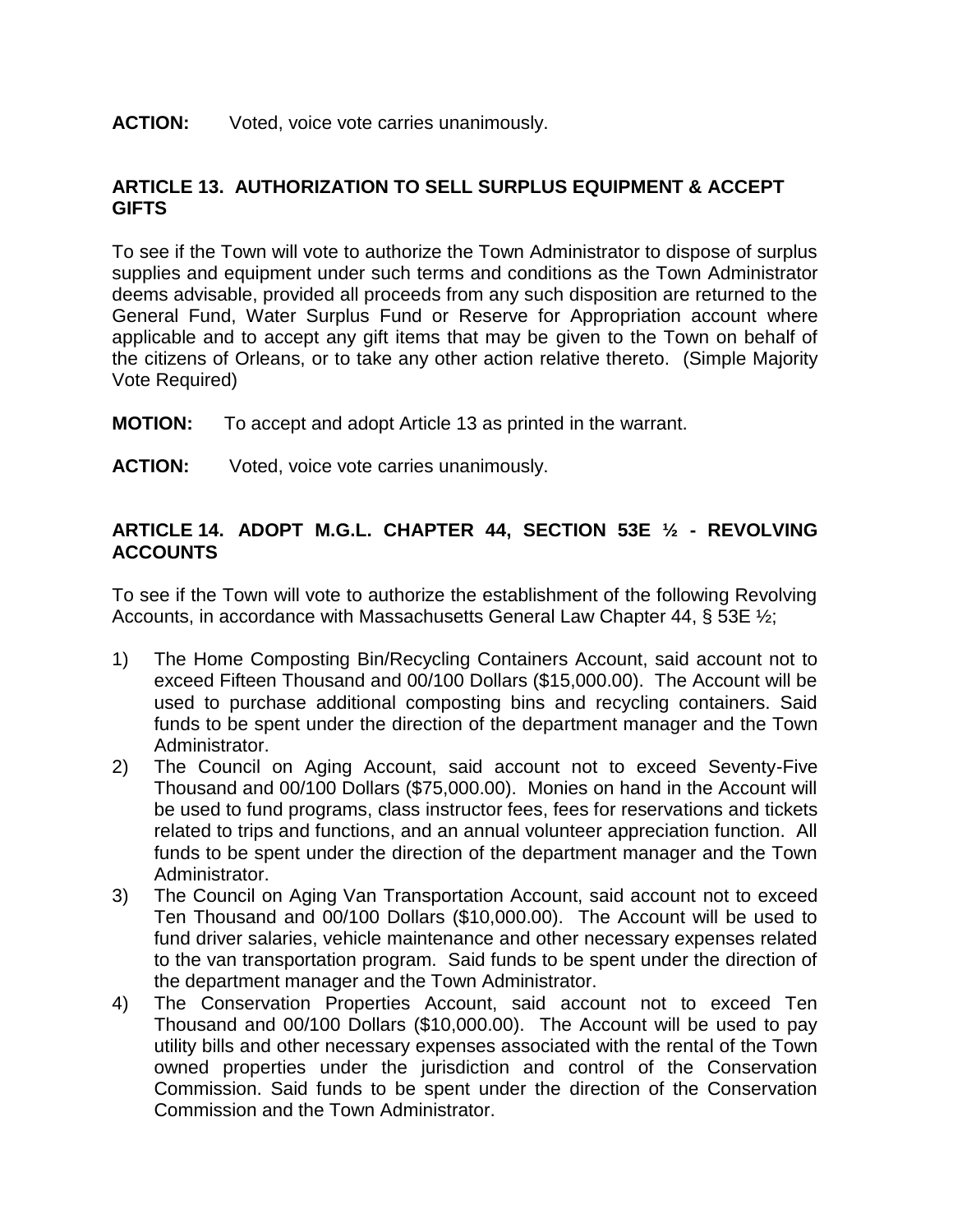- 5) The Gavigan Property Account, said account not to exceed Eighteen Thousand and 00/100 Dollars (\$18,000.00). The Account will be used to pay utility and other necessary expenses associated with the rental of the property located on Wildflower Lane. Said funds to be spent under the direction of the department manager and the Town Administrator.
- 6) The Cultural Council Awards Account, said account not to exceed Two Thousand and 00/100 Dollars (\$2,000.00). The Account will be used for awarding of cash prizes for participants and reception expenses for special art gallery showings. Said funds to be spent under the direction of the Cultural Council and the Town Administrator.(Simple Majority Vote Required)
- **MOTION:** To accept and adopt Article 14 as printed in the warrant and that the Revolving Accounts as set forth in the article be established in accordance with Massachusetts General Laws Chapter 44, Section 53E ½.
- **ACTION:** Voted, voice vote carries unanimously.

# **ARTICLE 15. ADOPT M.G.L. CH. 71, § 16B – ASSESSMENT FORMULA – NAUSET REGIONAL SCHOOLS**

To see if the Town will vote to accept the provisions of Massachusetts General Law Chapter 71, § 16B, which would reallocate the sum of the member towns' contribution to the Nauset Regional School District in accordance with the Regional Agreement rather than the Education Reform Formula, so-called, or to take any other action relative thereto. (Simple Majority Vote Required)

- **MOTION:** To accept and adopt Article 15 as printed in the warrant.
- **ACTION:** Voted, voice vote carries unanimously.

# **ARTICLE 16. TRANSFER WATER SERVICE CONNECTION FUNDS**

To see if the Town will vote to transfer the sum of Fifty Thousand and 00/100 Dollars (\$50,000.00), or any other sum, from the Water Service Connection Funds Reserved for Appropriation Account to the Water Service Connection Account, or to take any other action relative thereto. (Simple Majority Vote Required)

- **MOTION:** To accept and adopt Article 16 as printed in the warrant and the sum of Fifty Thousand and 00/100 Dollars (\$50,000.00) be transferred from the Water Service Connection Funds Reserved for Appropriations Account to the Water Service Connection Expense Account for this purpose.
- **ACTION:** Voted, voice vote carries unanimously.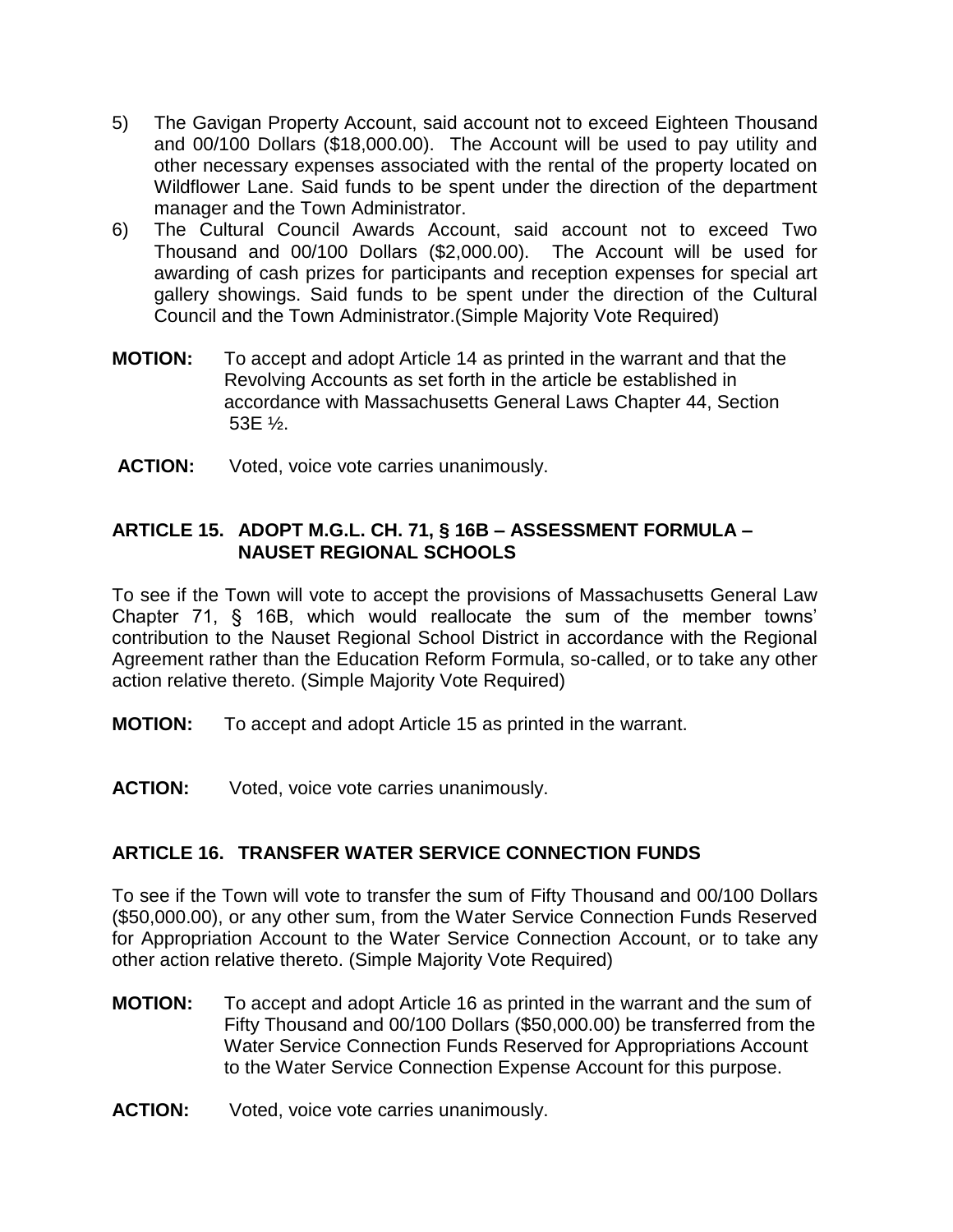## **ARTICLE 17. FUND VISITOR MANAGEMENT SERVICES BY ORLEANS CHAMBER OF COMMERCE**

To see if the Town will vote to raise and appropriate and/or transfer from available funds the sum of Eighteen Thousand Five Hundred Fifty and 0/100 Dollars (\$18,550.00), or any other sum, to be spent under the direction of the Orleans Chamber of Commerce, Inc. and the Board of Selectmen for the purposes of managing summer visitors, making the Town more user-friendly and improving the visual image of the Town, or to take any other action relative thereto. (Simple Majority Vote Required)

- **MOTION:** To accept and adopt Article 17 as printed in the warrant and that the sum of Eighteen Thousand Five Hundred Fifty and 00/100 Dollars (\$18,550.00), be raised and appropriated for this purpose.
- **ACTION:** Voted, voice vote carries by the necessary majority.

# **ARTICLE 18. FUND HUMAN SERVICES AGENCIES (FY11)**

To see if the Town will vote to raise and appropriate and/or transfer from available funds the sum of Sixty-Four Thousand Eight Hundred Seventy-One and 0/100 Dollars (\$64,871.00), or any other sum, to fund the following human services organizations for the period July 1, 2010 to June 30, 2011.

| <b>Cape Cod Child Development</b>          | 2,500    |  |
|--------------------------------------------|----------|--|
| CapeAbilities                              | 5,827    |  |
| <b>Community Connections</b>               | 1,200    |  |
| <b>Consumer Assistance Council</b>         | 250      |  |
| Elder Services of Cape Cod and the Islands | 2,500    |  |
| <b>Gosnold on Cape Cod</b>                 | 7,000    |  |
| <b>Homeless Prevention Council</b>         | 5,244    |  |
| Independence House, Inc.                   | 4,500    |  |
| Lower Cape Outreach Council                | 7,000    |  |
| Nauset Together We Can/Juice Bar           | 5,000    |  |
| Orleans After School Activities Program    | 15,000   |  |
| <b>Outer Cape Health Services</b>          | 6,000    |  |
| <b>Sight Loss Services</b>                 | 850      |  |
| South Coast Legal Services                 | 2,000    |  |
| TOTAL                                      | \$64,871 |  |

Said funds to be expended under the direction of the Board of Selectmen, or to take any other action relative thereto. (Simple Majority Vote Required)

**MOTION:** To accept and adopt Article 18 as printed in the warrant, and that the sum of Sixty-Four Thousand Eight Hundred Seventy-One Dollars (\$64,871.00) be raised and appropriated for this purpose.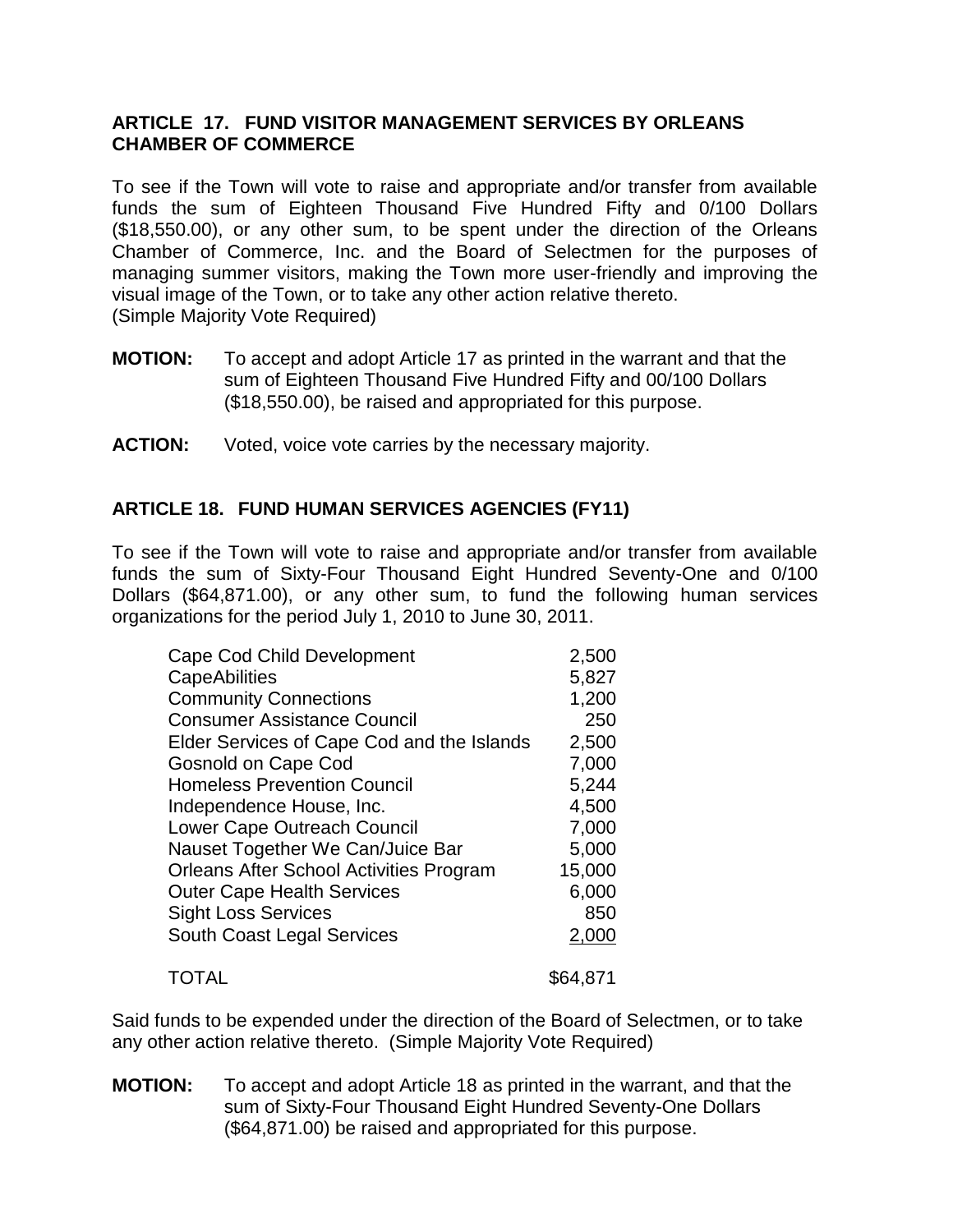#### **ACTION:** Voted, voice vote carries by the necessary majority.

# **ARTICLE 19. FUND FOURTH OF JULY PARADE**

To see if the Town will vote to raise and appropriate and/or transfer from available funds the sum of Seven Thousand Five Hundred and 00/100 Dollars (\$7,500.00), or any other sum, for the purpose of funding the July  $4<sup>th</sup>$  parade within the Town of Orleans. Said funds to be expended under the direction of the Town Administrator, or to take any other action relative thereto. (Simple Majority Vote Required)

- **MOTION:** To accept and adopt Article 19 as printed in the warrant, and that the sum of Seven Thousand Five Hundred and 00/100 Dollars (\$7,500.00) be raised and appropriated for this purpose.
- **ACTION:** Voted, voice vote carries unanimously.

# **ARTICLE 20. FUND ELECTED OFFICIALS COMPENSATION (FY11)**

To see if the Town will vote to fix the salaries of elected officials for the twelve month period beginning July 1, 2010 as follows:

- 1) Board of Selectmen (5) \$1,000.00
- 3) Moderator (1) \$ 150.00
- 4) Constables (2) \$ 100.00 each

and to raise and appropriate and/or transfer from available funds the sum of Five Thousand Three Hundred Fifty and 00/100 Dollars (\$5,350.00) or any other sum, for this purpose, or to take any other action relative thereto. (Simple Majority Vote Required)

**MOTION:** To accept and adopt Article 20 as printed in the warrant and that the sum of Five Thousand Three Hundred Fifty and 00/100 Dollars (\$5,350.00) be raised and appropriated for this purpose as follows:

| 1) Board of Selectmen (5) | \$1,000.00 each |
|---------------------------|-----------------|
| 2) Moderator (1)          | \$150.00        |
| 3) Constables (2)         | \$100.00 each   |

#### **ACTION:** Voted, voice vote carries by the necessary majority.

## **ARTICLE 21. AMEND GENERAL BYLAWS, CH. 40: PERSONNEL**

To see if the Town will vote to amend the General Bylaws by amending Chapter 40, Personnel. The amendment removes outdated references, reflects changes in the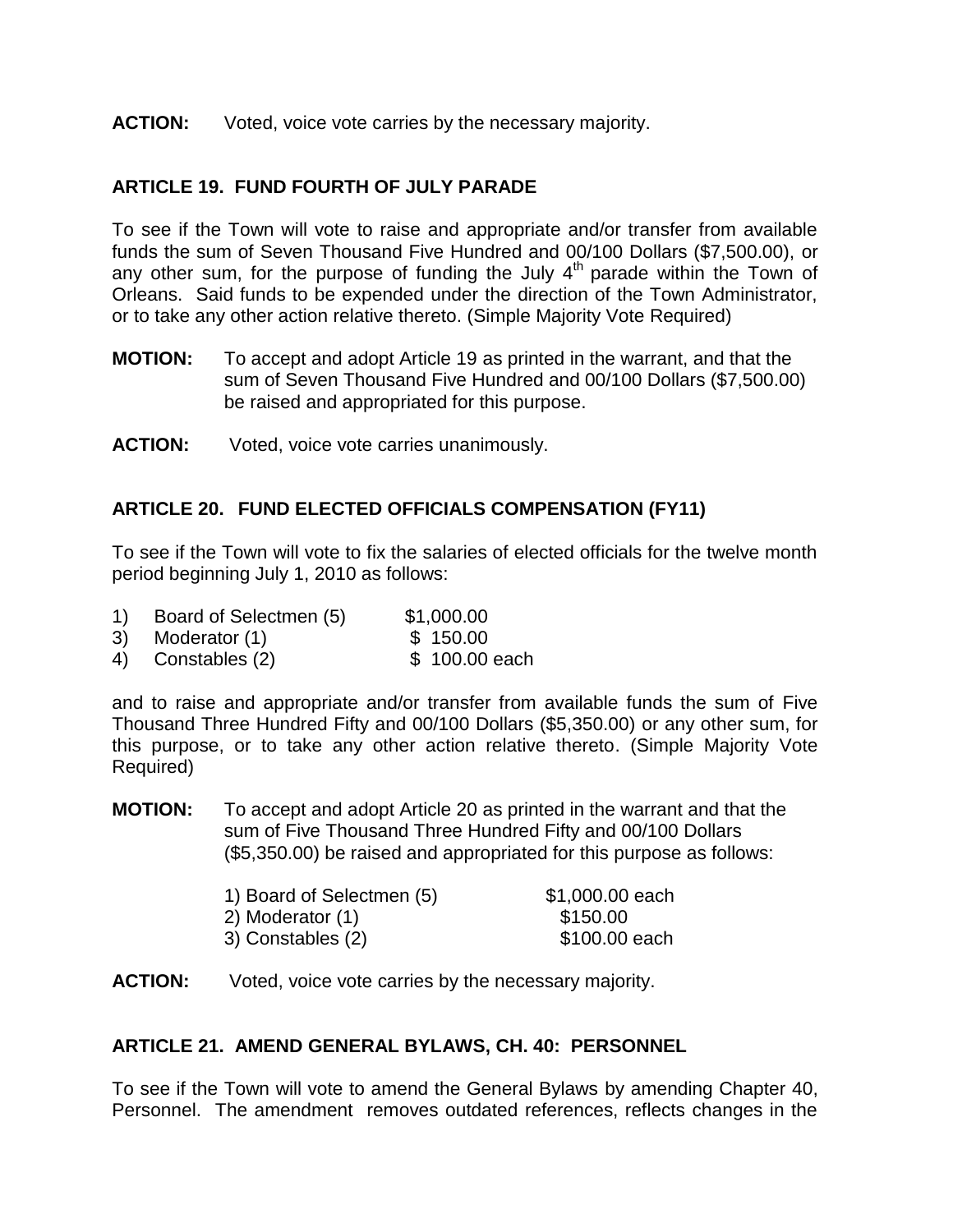law and standardizes policies, all as more fully set forth in the amendment on file with the Town Clerk; or take any action relative thereto. (Simple Majority Vote Required)

**MOTION:** To accept and adopt Article 21 as printed in the warrant.

**ACTION:** Voted, voice vote carries unanimously.

# **ARTICLE 22. ADOPT GENERAL BYLAW, CH. 138: SECOND HAND MERCHANDISE DEALERS AND COLLECTORS**

To see if the Town will vote to amend the General Bylaws, by adding the following new General Bylaw:

Chapter 138 – Secondhand Dealers and Secondhand Collectors

§138-1. Definitions. As used in this chapter, the following terms shall have the meanings indicated:

[ACCEPTABLE IDENTIFICATION](http://www.ecode360.com/?custId=BA2043&guid=13223632&j=555) - means either:

[A.](http://www.ecode360.com/?custId=BA2043&guid=13223633&j=404) A current driver's license that includes the date of birth, photograph, and physical description of the person offering the identification; or

[B.](http://www.ecode360.com/?custId=BA2043&guid=13223634&j=404) Two other pieces of current identification, at least one of which is issued by a governmental agency or subdivision and includes the date of birth, photograph and physical description of the person offering the identification.

[POLICE CHIEF](http://www.ecode360.com/?custId=BA2043&guid=13223635&j=555) - The Chief of Police of the Town of Orleans or her or his designee.

[REGULATED PROPERTY](http://www.ecode360.com/?custId=BA2043&guid=13223636&j=555) - means the following used property:

[A.](http://www.ecode360.com/?custId=BA2043&guid=13223637&j=404) Precious metals, including but not limited to, any metal valued for its character, rarity, beauty or quality, including gold, silver, copper, platinum or other metals, whether as a separate item or in combination with other items.

[B.](http://www.ecode360.com/?custId=BA2043&guid=13223638&j=404) Precious gems, including but not to limited to any gem valued for its character, rarity, beauty or quality, including diamonds, rubies, emeralds, sapphires or pearls, or other precious or semiprecious gems or stones, whether as a separate item or in combination with other items or as a piece of jewelry.

[C. W](http://www.ecode360.com/?custId=BA2043&guid=13223639&j=404)atches and jewelry containing precious metals or precious gems, including but not limited to, rings, necklaces, pendants, earrings, brooches, chains, pocket watches, wristwatches, or stopwatches.

[D.](http://www.ecode360.com/?custId=BA2043&guid=13223640&j=404) Sterling silver flatware, including but not limited to knives, forks, spoons, candlesticks, coffee and tea sets, or ornamental objects.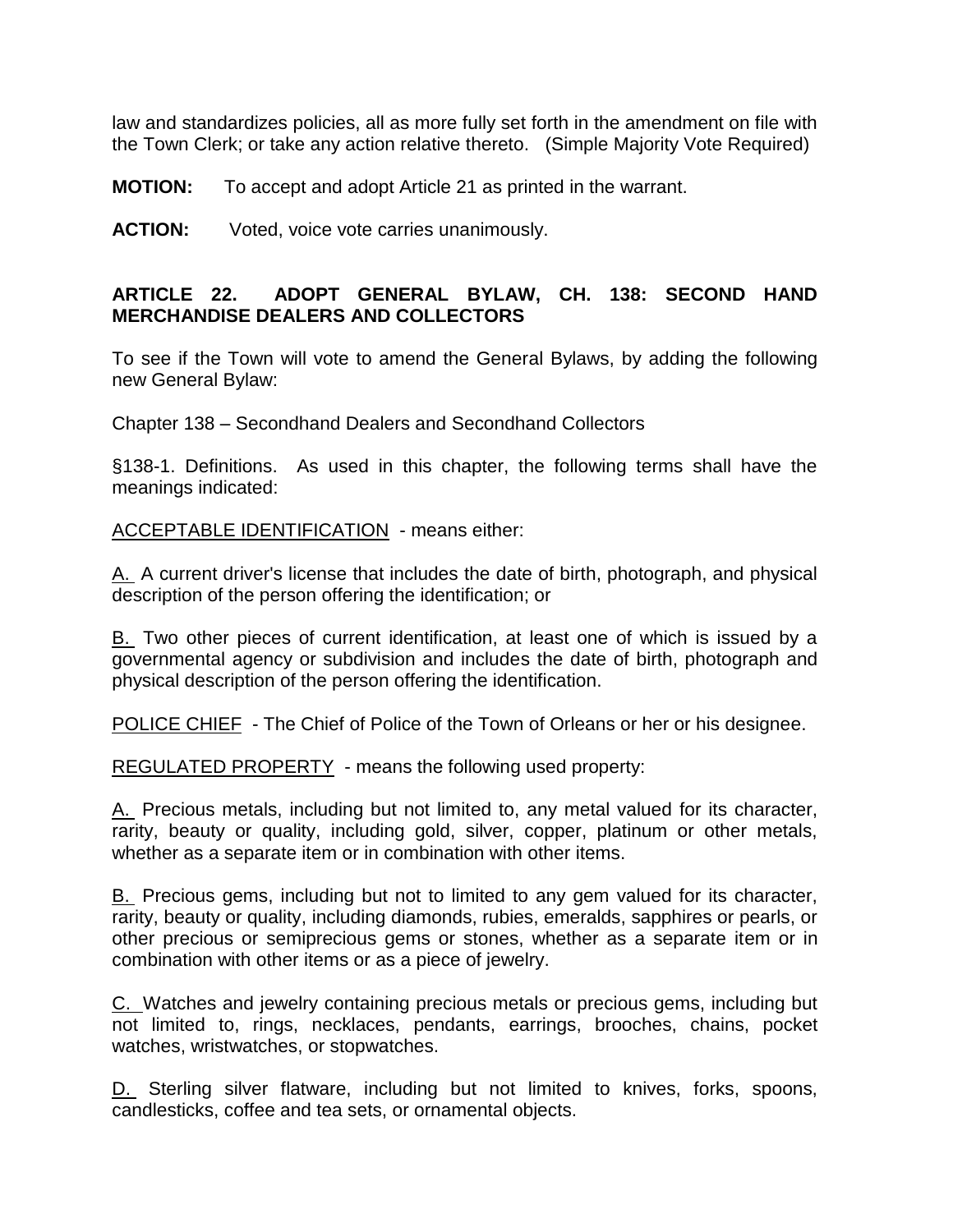[E.](http://www.ecode360.com/?custId=BA2043&guid=13223641&j=404) Any electronic audio, video or photographic and optical equipment, along with computer or computer equipment or recordings in any form.

[F.](http://www.ecode360.com/?custId=BA2043&guid=13223642&j=404) Any power tools or equipment.

G. Musical instruments.

[H.](http://www.ecode360.com/?custId=BA2043&guid=13223644&j=404) Sporting equipment.

[I.](http://www.ecode360.com/?custId=BA2043&guid=13223645&j=404) Automobiles, boats, planes, motorcycles, in whole or taken in parts, or any other type machinery.

[J.](http://www.ecode360.com/?custId=BA2043&guid=13223646&j=404) Collectibles, including objects of art, coins, currency and antique objects, but not including those items identified in §138-8.H, below.

[SECONDHAND COLLECTOR](http://www.ecode360.com/?custId=BA2043&guid=13223647&j=555) Has the same meaning as the term "junk collector" in MGL c. 140, § 56.

[SECONDHAND DEALER](http://www.ecode360.com/?custId=BA2043&guid=13223648&j=555) Has the same meaning as the term "junk dealer" and "keeper of a shop for the purchase, sale or barter of junk, old metals or secondhand articles" in MGL c. 140, § 54.

The term Secondhand Collector and Secondhand Dealer shall not include consignment shops and non-profit organizations that are exempt from taxation under section 501 (c)(3) of the Internal Revenue Code) that accept donations for resale.

#### § 138-2. [Issuance, renewal and revocation of licenses.](http://www.ecode360.com/?custId=BA2043&guid=6565125&j=13)

[A.](http://www.ecode360.com/?custId=BA2043&guid=13223649&j=23) Secondhand collectors and secondhand dealers must obtain a license to conduct said activities.

B. The Licensing Authority of the Town of Orleans may, after notice and a public hearing, deny an original or renewal application for a secondhand dealer or secondhand collector license or revoke an issued license if it has probable cause to believe any of the following conditions exist after a public hearing:

[\(1\)](http://www.ecode360.com/?custId=BA2043&guid=13223651&j=23) The applicant, or any person who in part or whole, owns, manages or operates the secondhand dealer or secondhand collector business, has owned or operated a secondhand dealer or secondhand collector business regulated under this regulation or any substantially similar license and, within the five years prior to the application date:

[\(a\)](http://www.ecode360.com/?custId=BA2043&guid=13223652&j=23) Has had a secondhand dealer or secondhand collector license revoked for a reason that would be grounds for a denial or revocation pursuant this chapter; or

[\(b\)](http://www.ecode360.com/?custId=BA2043&guid=13223653&j=23) The secondhand dealer or secondhand collector business has been found to constitute a public nuisance.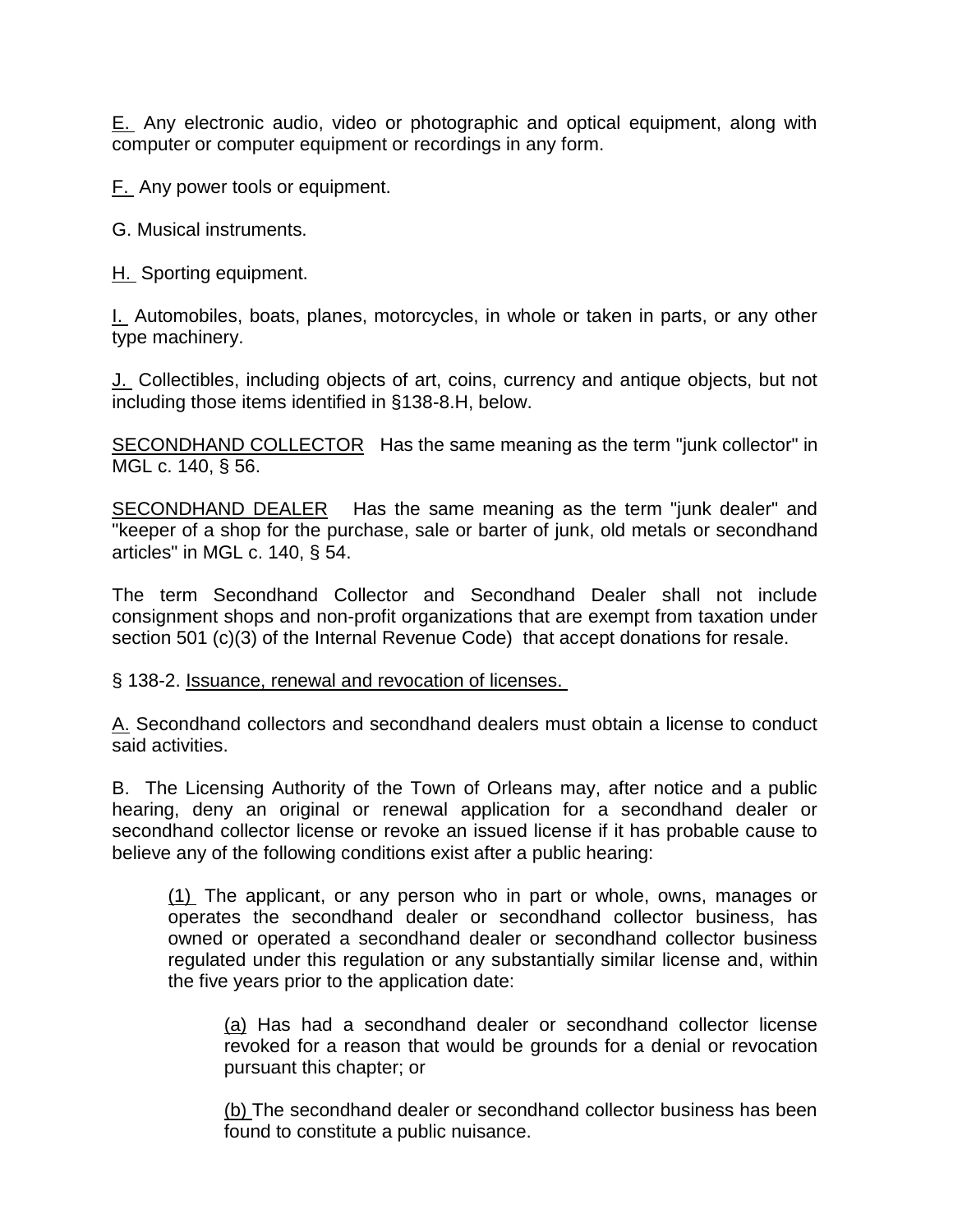[\(2\)](http://www.ecode360.com/?custId=BA2043&guid=13223654&j=23) The licensee applicant, or any person who, in part or whole, owns, manages or operates the secondhand dealer or secondhand collector business, has been convicted of a felony or any crime involving a false statement within 15 years prior to the application date.

[\(3\)](http://www.ecode360.com/?custId=BA2043&guid=13223655&j=23) The applicant has:

[\(a\)](http://www.ecode360.com/?custId=BA2043&guid=13223656&j=23) Knowingly made a false statement in the application;

[\(b\)](http://www.ecode360.com/?custId=BA2043&guid=13223657&j=23) Knowingly omitted information requested to be disclosed in the application; or

[\(c\)](http://www.ecode360.com/?custId=BA2043&guid=13223658&j=23) Completed the application with reckless disregard for the truth or accuracy of the statements made therein.

[\(4\)](http://www.ecode360.com/?custId=BA2043&guid=13223659&j=23) A lawful inspection of the secondhand dealer or secondhand collector business premises by the Police Chief or his designee has been unjustifiably refused by a person who, in part or whole, manages or operates the business.

[\(5\)](http://www.ecode360.com/?custId=BA2043&guid=13223660&j=23) The secondhand dealer or secondhand collector business, the applicant or any person who, in part or whole, owns, manages or operates the secondhand dealer or secondhand collector business has more than five violations of this Bylaw, any state or federal law, or any combination thereof within a two-year period, including the two years prior to the application date.

[\(6\)](http://www.ecode360.com/?custId=BA2043&guid=13223661&j=23) The secondhand dealer or secondhand collector business, the applicant or any person who, in part or whole, owns, manages or operates the secondhand dealer or secondhand collector business has been convicted of any law of the Commonwealth of Massachusetts that is contrary to the type of secondhand business to be conducted, such as, but not limited to, receiving stolen property, any form of breaking and entering, larceny from a person or any other form of larceny, or any form of aggravated assault, as verified by a CORI by the Police Chief or his designee.

[\(7\)](http://www.ecode360.com/?custId=BA2043&guid=13223662&j=23) Such other grounds as the Licensing Authority determines to be in the public interest or in violation of the conditions of the license or any law or regulation of the commonwealth or the Town of Orleans.

# § 138-3 [Inspection of property and records.](http://www.ecode360.com/?custId=BA2043&guid=6565126&j=13)

[A.](http://www.ecode360.com/?custId=BA2043&guid=13223663&j=23) Whenever necessary to make an inspection to enforce the provisions of this chapter, or when the Police Chief or his designee has reasonable grounds to believe more likely than not that a specific item of regulated property held by a secondhand dealer or secondhand collector is associated with criminal conduct, the Police Chief or his designee may enter the premises of the secondhand dealer or secondhand collector at any reasonable time, provided that the premises is occupied at the time of entry and the Police Chief or his designee presents proper official identification at or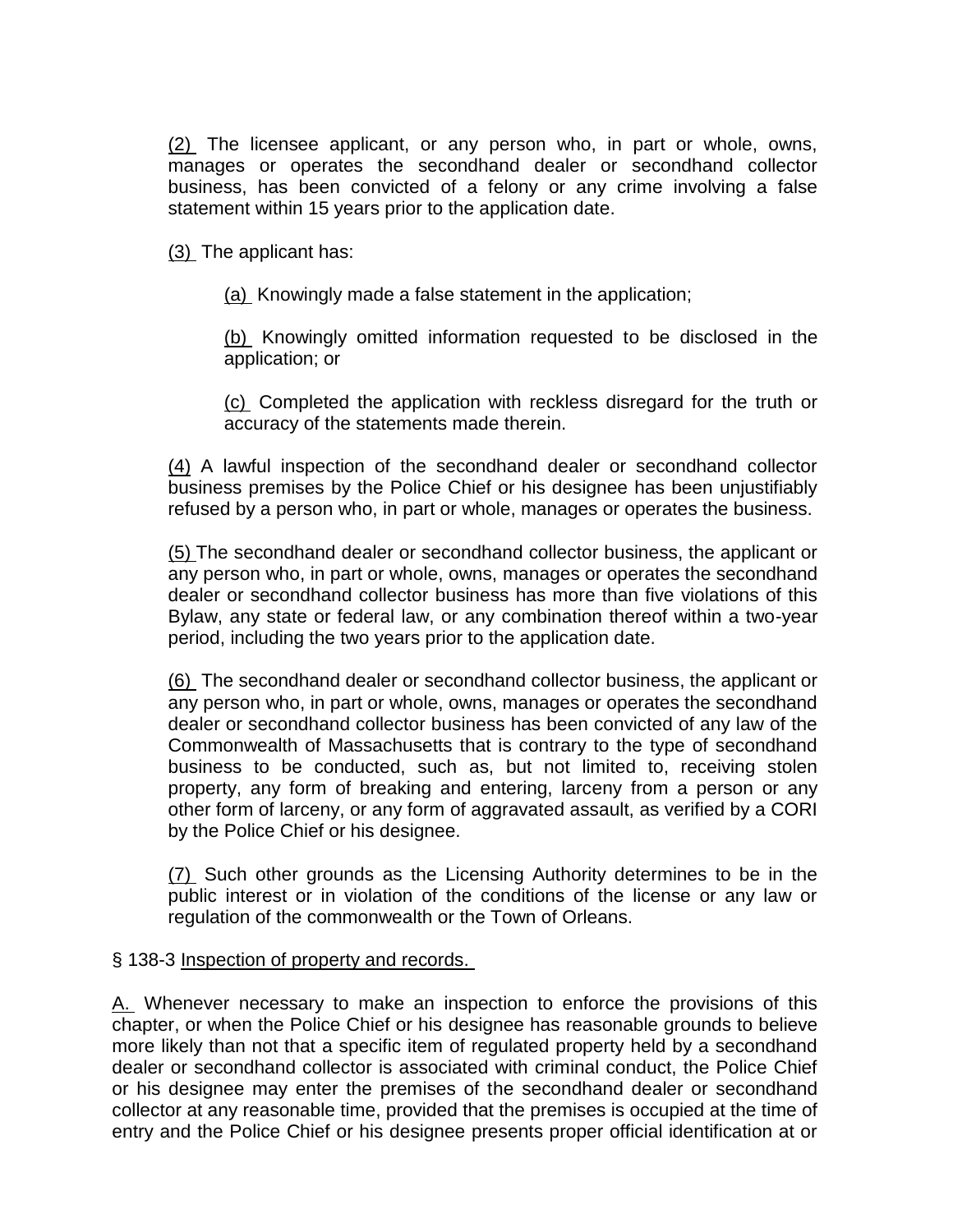near the time of entry. If entry is refused, the Police Chief or his designee shall have recourse to every remedy provided by law to secure entry, including an administrative search warrant or a criminal search warrant.

[B.](http://www.ecode360.com/?custId=BA2043&guid=13223664&j=23) Authority to inspect secondhand dealer or secondhand collector premises under this regulation is in addition to and not in limitation of the authority the Town or the Police Chief or any police officer would otherwise have to enter the business premises.

[C.](http://www.ecode360.com/?custId=BA2043&guid=13223665&j=23) Once allowed to enter the premises of the secondhand dealer or secondhand collector, the Police Chief or his designee may inspect property kept there. The Police Chief or his designee may also inspect the business records associated with regulated property and perform any duty imposed upon the Town or the Police Chief by this Bylaw.

# § 138-4. [Recordkeeping.](http://www.ecode360.com/?custId=BA2043&guid=6565127&j=13)

[A.](http://www.ecode360.com/?custId=BA2043&guid=13223666&j=23) The Police Chief or his designee shall design a purchase report form and make copies available to all secondhand dealers or secondhand collectors. Secondhand dealers or secondhand collectors shall utilize these forms, or any other substantially similar form approved by the Police Chief, to record purchases of regulated property. The form may request any information reasonably calculated to help the Police Chief identify the purchaser, the seller or the property associated with the purchase of regulated property.

[B.](http://www.ecode360.com/?custId=BA2043&guid=13223667&j=23) Whenever a secondhand dealer or secondhand collector purchases regulated property for business purposes, the secondhand dealer or secondhand collector shall obtain acceptable identification from the seller along with the seller's current residence address. The secondhand dealer or secondhand collector shall fill out a purchase report form in all relevant aspects at the time of the purchase. A purchase report form as required to be filled out by this section shall be filled out in legible English. The seller shall sign his or her name on the filled-out form.

[C.](http://www.ecode360.com/?custId=BA2043&guid=13223668&j=23) A digital photograph will be taken of each item purchased as defined under "regulated property" in §138-1. The photographs may be stored electronically, but are subject to the same recordkeeping requirements as listed in §138-4.A. Copies of the photographs will be made available to the Chief of Police in a timely manner and are subject to the same rights of inspection as listed in §138-8.

[D.](http://www.ecode360.com/?custId=BA2043&guid=13223669&j=23) The licensee shall cause to be delivered to the Orleans Police Department, on a weekly basis, a copy of all transactions recorded in the ledger on the form provided. If during the preceding week such secondhand dealer or secondhand collector has taken no articles in, he/she shall make out and deliver to the Police Department a report of such fact.

§ 138-5. [Posting of licenses and notices.](http://www.ecode360.com/?custId=BA2043&guid=6565128&j=13)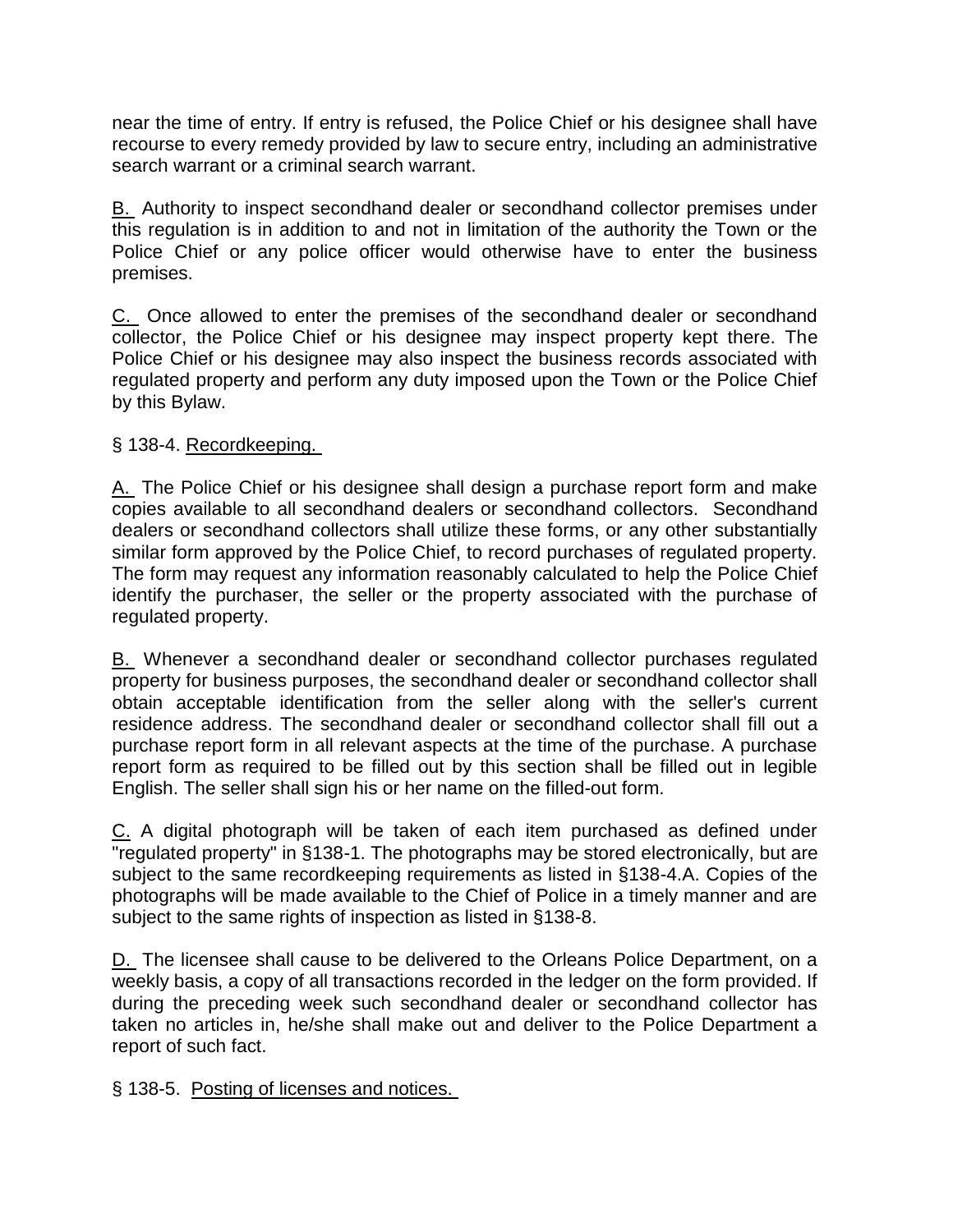[A.](http://www.ecode360.com/?custId=BA2043&guid=13223670&j=23) All licenses shall be conspicuously posted in an accessible place on the licensed premises, available at all times to the proper authorities.

[B.](http://www.ecode360.com/?custId=BA2043&guid=13223671&j=23) A secondhand dealer shall post the following notice, no smaller than 8  $\frac{1}{2}$  inches by 11 inches with lettering no smaller than 1/4 of an inch in height, outside each point of entry intended for patron use and at or near each place where a secondhand dealer purchases used property in the regular course of business. If a significant number of the patrons of the regular secondhand dealer use a language other than English as a primary language, the notice shall be worded in both English and the primary language or languages of the patrons.

# NOTICE:

The sale or attempted sale of property to a secondhand dealer without consent of the property's owner is punishable by a civil penalty not to exceed \$300 per item. Don't sell property without consent of the property's owner. You will be held strictly liable for violation of this law.

# § 138-6. [Purchases by dealers or collectors.](http://www.ecode360.com/?custId=BA2043&guid=6565129&j=13)

[A.](http://www.ecode360.com/?custId=BA2043&guid=13223672&j=23) A secondhand dealer or secondhand collector shall not make any cash purchase in an amount that exceeds \$50.

[B.](http://www.ecode360.com/?custId=BA2043&guid=13223673&j=23) A secondhand dealer must not carry on the business of buying or selling secondhand property except at the premises designated in the dealership license.

[C.](http://www.ecode360.com/?custId=BA2043&guid=13223674&j=23) A secondhand dealer must not purchase any property whose serial number or other identifiable marking has been wholly or partially tampered with or removed.

[D.](http://www.ecode360.com/?custId=BA2043&guid=13223675&j=23) A secondhand dealer or secondhand collector may not purchase any item from any person under the age of 18.

# § 138-7. [Unauthorized sale of property.](http://www.ecode360.com/?custId=BA2043&guid=6565130&j=13)

No secondhand dealer or secondhand collector may purchase or sell any property of any type without the consent of the owner.

# § 138-8. [Holding periods.](http://www.ecode360.com/?custId=BA2043&guid=6565131&j=13)

[A.](http://www.ecode360.com/?custId=BA2043&guid=6565132&j=23) A copy of every purchase report form filled out as required by this chapter shall be kept on the premises of the secondhand dealer or secondhand collector business during normal business hours for at least three years from the date of purchase. The report form shall be subject to inspection by the Police Chief or his designee. The secondhand dealer or secondhand collector shall not be required to keep the purchase report forms in excess of 3 years.

[B.](http://www.ecode360.com/?custId=BA2043&guid=6565133&j=23) All regulated property in the categories of precious metals or precious gems, defined in §138-1, A.-D., purchased by a secondhand dealer or secondhand collector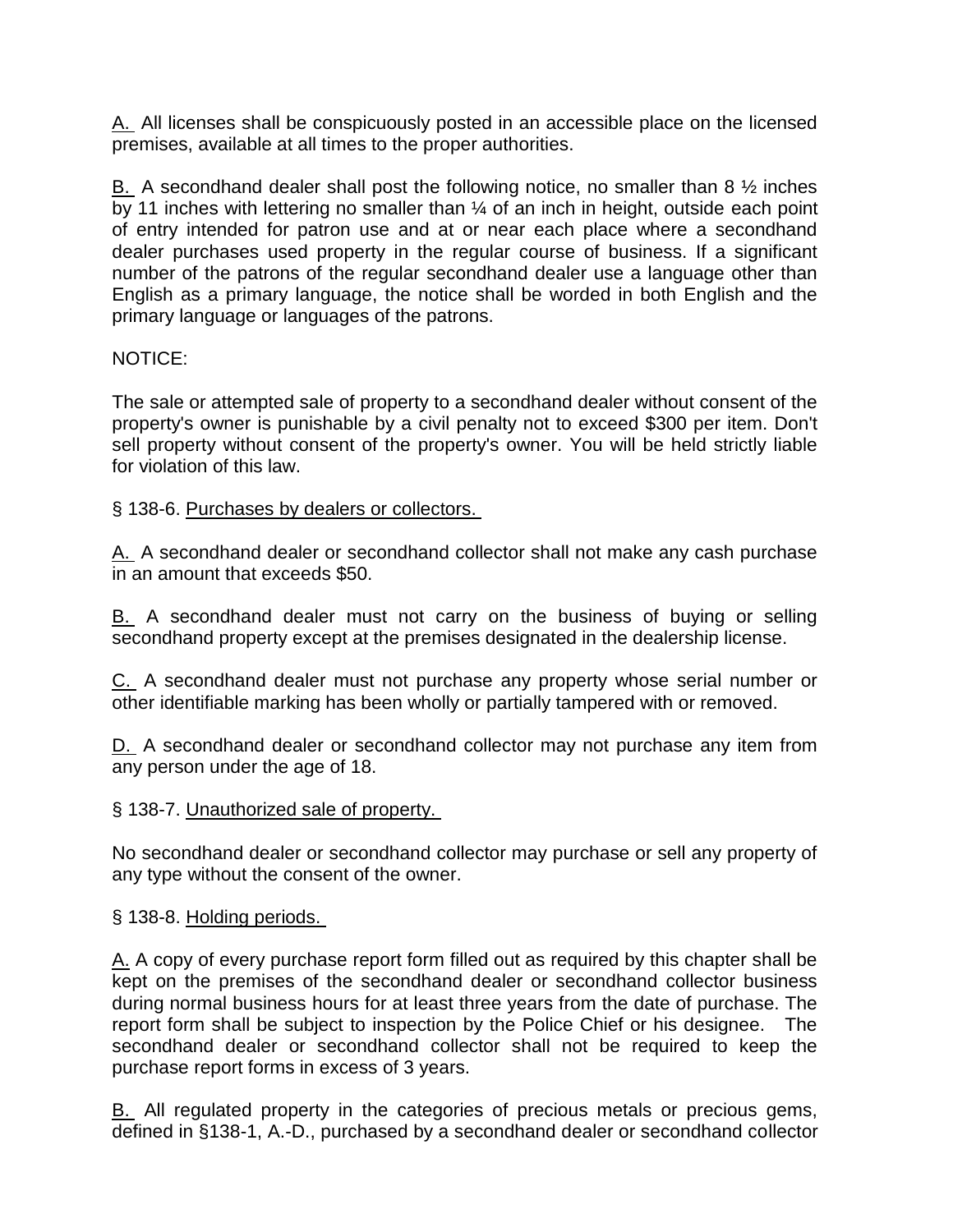and required to be recorded on a purchase report form, shall be held by the secondhand dealer or secondhand collector for at least 21 days from the date of purchase.

[C.](http://www.ecode360.com/?custId=BA2043&guid=13223678&j=23) All other regulated property purchased by a secondhand dealer or secondhand collector and required to be recorded on a purchase report form shall be held by the secondhand dealer or secondhand collector for at least 15 days from the date of purchase.

[D.](http://www.ecode360.com/?custId=BA2043&guid=13223679&j=23) The secondhand dealer or secondhand collector shall maintain the property in substantially the same form as when purchased and shall not alter, exchange or commingle the property. During the holding period the regulated property shall be kept on the business premises during normal business hours and shall be subject to inspection by the Police Chief or his designee.

[E.](http://www.ecode360.com/?custId=BA2043&guid=13223680&j=23) The Police Chief or his designee may give written notice to a secondhand dealer or secondhand collector holding regulated property that the Police Chief or his designee has reasonable grounds to believe that more likely than not a specific item of regulated property is associated with criminal conduct. The secondhand dealer or secondhand collector holding the regulated property shall then continue to hold the property specified in the notice in the same manner and place as required under subsection B of this section until released by the Police Chief.

[F.](http://www.ecode360.com/?custId=BA2043&guid=13223681&j=23) The holding period for any item of regulated property shall not exceed 180 days from the date of purchase.

[G.](http://www.ecode360.com/?custId=BA2043&guid=13223682&j=23) A secondhand dealer or secondhand collector may from time to time request, in writing, that the Police Chief shorten the length of the holding period. If the Police Chief or his designee determines relief from the holding period is appropriate due to unreasonable hardship, the Police Chief or his designee shall provide the secondhand dealer or secondhand collector who requested relief with written authorization to sell, transfer or otherwise dispose of the regulated property. The request shall identify the property and state the basis of the unreasonable hardship. The authorization shall be effective only upon delivery of the written authorization to the secondhand dealer or second hand collector.

[H.](http://www.ecode360.com/?custId=BA2043&guid=13223683&j=23) Secondhand dealers retailing or wholesaling used property, limited to the following are exempt from subsection B. and C. above:

[\(1\)](http://www.ecode360.com/?custId=BA2043&guid=13223684&j=23) Used clothing, furniture, costume jewelry, knickknacks, footwear, and houseware items such as dishes, pots, pans, cooking utensils, and cutlery; or

[\(2\)](http://www.ecode360.com/?custId=BA2043&guid=13223685&j=23) Used clothing, furniture, costume jewelry, footwear and houseware items such as dishes, pots, pans, cooking utensils and cutlery, obtained only from or through a registered charity or by donations; or

[\(3\)](http://www.ecode360.com/?custId=BA2043&guid=13223686&j=23) Used books, papers, or magazines.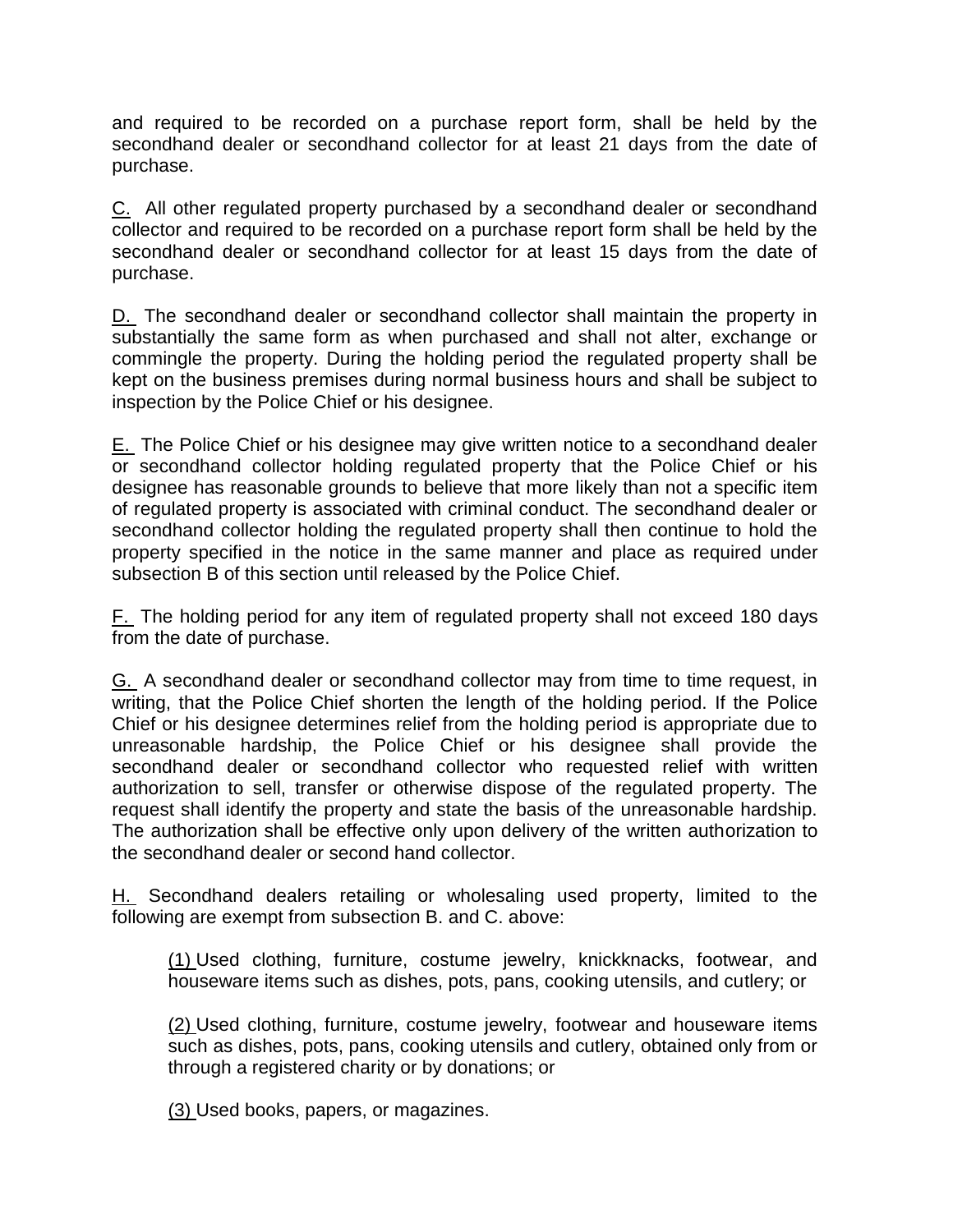# § 138-9. [Testing of weighing and measuring devices.](http://www.ecode360.com/?custId=BA2043&guid=13223687&j=13)

All weighing or measuring devices used by a licensee in the conduct of the licensed business shall be tested and sealed by the Town of Orleans prior to being placed in service.

# § 138-10. [Violations and penalties.](http://www.ecode360.com/?custId=BA2043&guid=13223688&j=13)

[A.](http://www.ecode360.com/?custId=BA2043&guid=13223689&j=23) Violation of any provision of this chapter may be prosecuted as a criminal matter or as an administrative procedure or by the noncriminal disposition method provided in MGL c. 40, §21D. Each violation shall be considered separately.

[B.](http://www.ecode360.com/?custId=BA2043&guid=13223690&j=23) Whoever violates the provisions of this chapter shall be fined not more than \$300. The Licensing Authority may suspend, revoke or modify any license issued by it whenever it has reasonable cause to believe the licensee has violated the terms, conditions or regulations pertaining to such license. Any violation of this chapter enforced by the methods provided in MGL c.40 § 21D shall be subject to a fine of \$250.

## § 138-11. [Severability.](http://www.ecode360.com/?custId=BA2043&guid=13223691&j=13)

Each provision of this chapter shall be construed as separate. If any part of this chapter shall be held invalid for any reason, the remainder shall continue in full force and effect. (Simple Majority Vote Required)

- **MOTION:** To accept and adopt Article 22 as printed in the warrant, except that under Section 138-1, REGULATED PROPERTY, sections E, F, G, H, I and J be deleted.
- **MOTION:** (By Ben Buck) To indefinitely postpone.
- **MOTION:** To move the question to indefinitely postpone.
- **ACTION:** Voted, voice vote carries unanimously.
- **ACTION:** Standing vote, YES=97, NO=98, motion to indefinitely postpone fails.
- **ACTION:** Standing vote, YES=109, NO=95, the main motion passes.

Five voters challenged the quorum. Tellers conducted a standing count of voters in the hall. Total number of voters counted was 218. The quorum requirement was met and Town Meeting continued.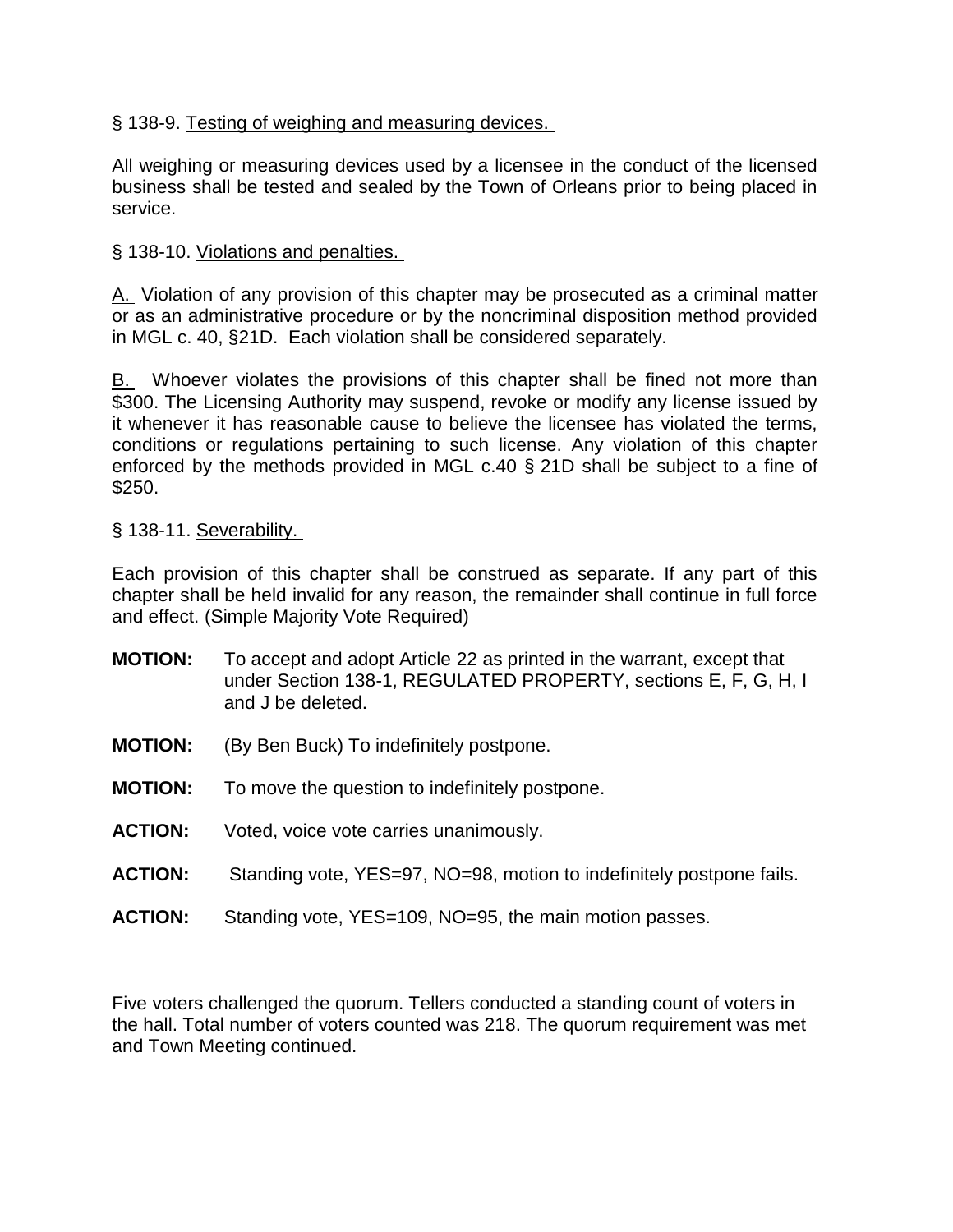# **ARTICLE 23. ADOPT GENERAL BYLAW, CH. 127: PUBLIC TREES**

To see if the Town will vote to amend the General Bylaws by adopting Chapter 127, Public Trees, as follows:

Chapter 127 – Public Trees

# 127-1. Purpose

The purpose of this bylaw is to promote a diverse, healthy and sustainable community forest in order to provide for the general welfare of Orleans' citizens. Public trees define public spaces and create a civic identity. This bylaw protects public trees located on public rights of way from removal or preventable damage.

#### 127-2. Definitions

Diameter breast height (DBH): The diameter of the trunk of a tree 4½ feet above the existing grade at the base of the tree.

Drip line: A vertical line running through the outermost portion of the crown (outer branch tips) of a tree and extending to the ground.

Public tree: Any tree located within the boundaries of a public right of way.

Remove (including removing and removal): The cutting down of any public tree and all other acts which cause the actual removal or the effective removal through damaging, poisoning or other direct or indirect actions resulting in the death of a public tree, including, but not limited to, excessive or improper pruning, excavation, or construction damage.

## 127-3. Applicability

This bylaw applies to all public trees. The Tree Warden shall have jurisdiction over all public trees. This bylaw is intended to supplement Chapter 87 of the Massachusetts General Laws, known as the Shade Tree Act.

## 127-4. Activities Requiring a Permit

- A. Planting a tree on public property or right-of-way
- B. Removal of a public tree
- C. Pruning of a public tree, including root pruning or disturbance
- D. Construction activities within the drip line of a public tree that may be damaging to the tree.

## 127-5. Prohibited activities

- A. Carving
- B. Breaking of limbs
- C. Poisoning
- D. Cutting or digging of roots
- E. Girdling, nailing
- F. Posting of signs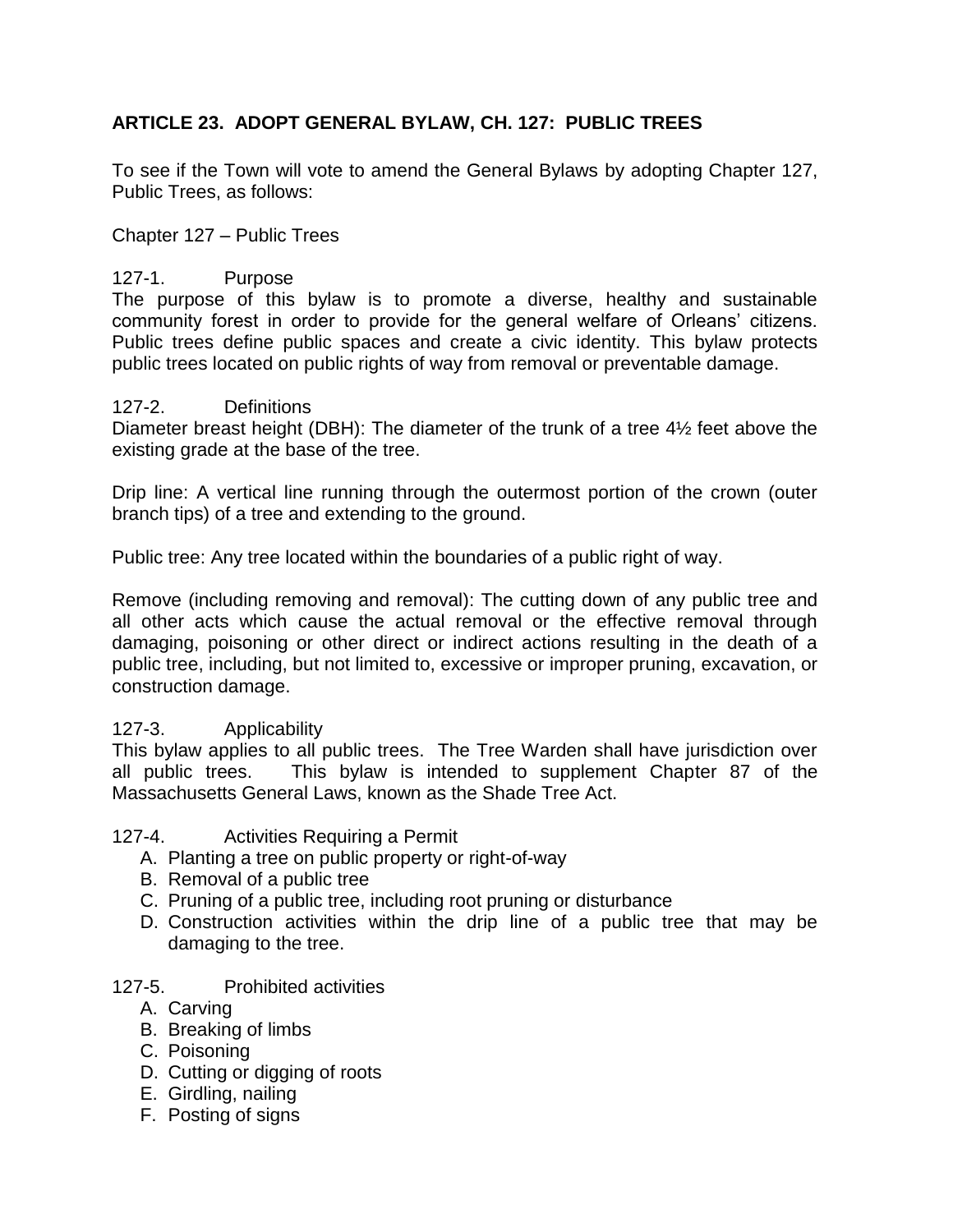- G. Topping or otherwise damaging
- H. Injuring or otherwise putting public trees at risk

# 127-6. Emergencies

Pruning or removal is allowed without a permit for any public tree which is determined by utility or emergency response officials to create a public hazard so as to immediately endanger the public health, safety or welfare or cause an immediate disruption of public services. A written record shall be completed within a reasonable time and kept on file with the Tree Warden.

# 127-7. Permit and Application process

A person who wishes to initiate any activity affecting a public tree for which a permit is required shall make application to the Tree Warden. Applications are available at the Town Clerk, and office of the Tree Warden. There is no fee for filing an application.

In the case of a proposed removal, a public hearing will be required. For activities except removal, the Tree Warden shall issue or deny the permit within 14 business days of receipt of a completed application. A permit will be valid for one hundred twenty (120) days from issuance unless specified in the permit.

Where a public hearing is required, the Tree Warden shall cause a notice of the time and place of the hearing for the removal of public trees, which notice shall identify the size, type and location of the public trees to be cut down or removed, to be posted in two or more public places in the Town of Orleans and upon the tree at least seven days before such hearing and published in a newspaper of general circulation in the Town of Orleans once in each of two successive weeks, the first publication to be not less than seven days before the day of the hearing or if no such local newspaper exists then in accordance with the provisions of M.G.L. Chapter four, Section six; provided however, that when a public hearing must be held under the provisions of this section and under M.G.L. Chapter forty, Section fifteen C prior to the cutting or removal of a tree, such hearings shall be consolidated into a single public hearing before the Tree Warden and the Planning Board. Cost for posting and notice shall be borne by the applicant.

## 127-8. Approval Criteria

The criteria for granting removal of a public tree, after a public hearing, are as follows:

- A. The public tree interferes with structures, utilities, streets, sidewalks or proposed necessary improvements, and there is no alternative to removal;
- B. The public tree is dead, diseased, injured, in danger of falling, dangerously close to existing structures, causing disruption of public utility service, causing drainage or passage problems upon rights-of-way, or posing a threat to pedestrian or vehicular safety; or
- C. The removal of the public tree is necessary and/or desirable as determined by the Tree Warden.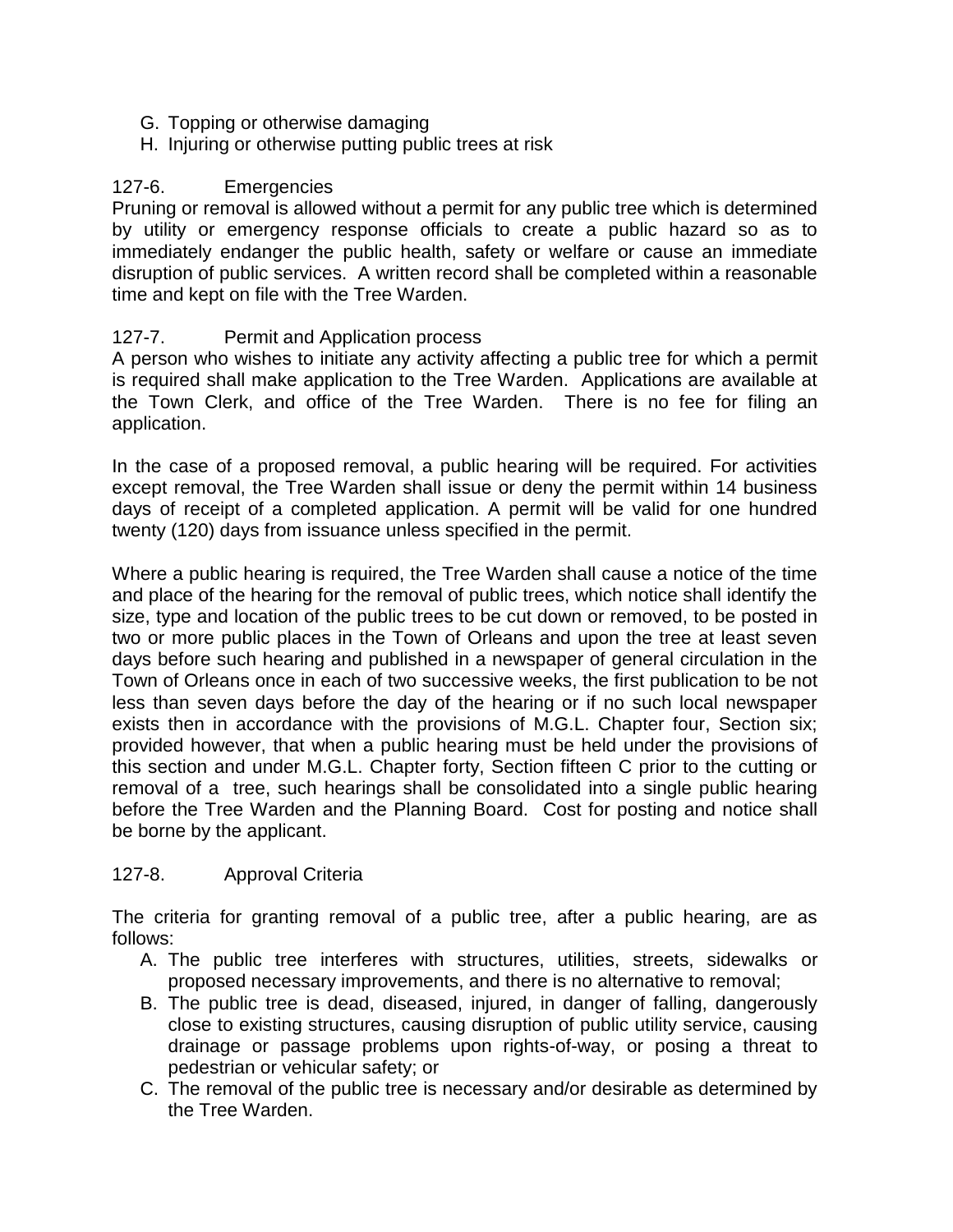The Tree Warden shall not grant a permit for the cutting down or removal of a public tree if, at or before a public hearing as provided in this section, objection in writing is made by one or more persons, unless such cutting or removal or permit to cut or remove is approved by the Board of Selectmen.

# 127-9. Tree replacement

The removal of a public tree shall require its replacement, which shall be provided as follows.

- A. The replacement tree shall be of the same or similar species or such other species as deemed advisable by the Tree Warden and shall have the same or equivalent size as measured in DBH inches as that of the public tree that was removed. Installation shall be included.
- B. In the event that a tree of equivalent size cannot be obtained or is not appropriate, multiple smaller replacement trees may be used if approved by the Tree Warden.
- C. If multiple smaller trees are not approved, a payment to the Town of the value of the tree, as determined by a qualified arborist, shall be made.

Replacement may be waived if the Tree Warden finds it is in the interest of the Town to remove the subject tree(s).

## 127-10. Waivers

The requirements of this bylaw may be waived by the Tree Warden within a specified period of an emergency such as a hurricane, windstorm, flood or other natural event.

## 127-11. Enforcement and Penalties

Any person who violates any of the provisions of this bylaw shall be notified by the Tree Warden of the specific violation, including a time frame to address the violation and penalties.

Any person who removes or alters a public tree without a permit shall be assessed a penalty equal to the cost of replacing the tree in addition to the fixed penalty amount described below:

- A. Removal without a permit or performing prohibited activities \$300 per instance
- B. Failure to obtain a permit for activities requiring a permit, or prohibited activities other than removal of a tree - \$300 per instance

## 127-12. Appeal

Any decision of the Tree Warden under this section may be appealed to the Board of Selectmen. Said appeal must be in writing and must be received by the Board of Selectmen within thirty (30) calendar days of the issuance of the Tree Warden's decision. The Board shall make a final decision on the matter within thirty (30) calendar days from the date of receipt of the appeal request.

127-13. Severability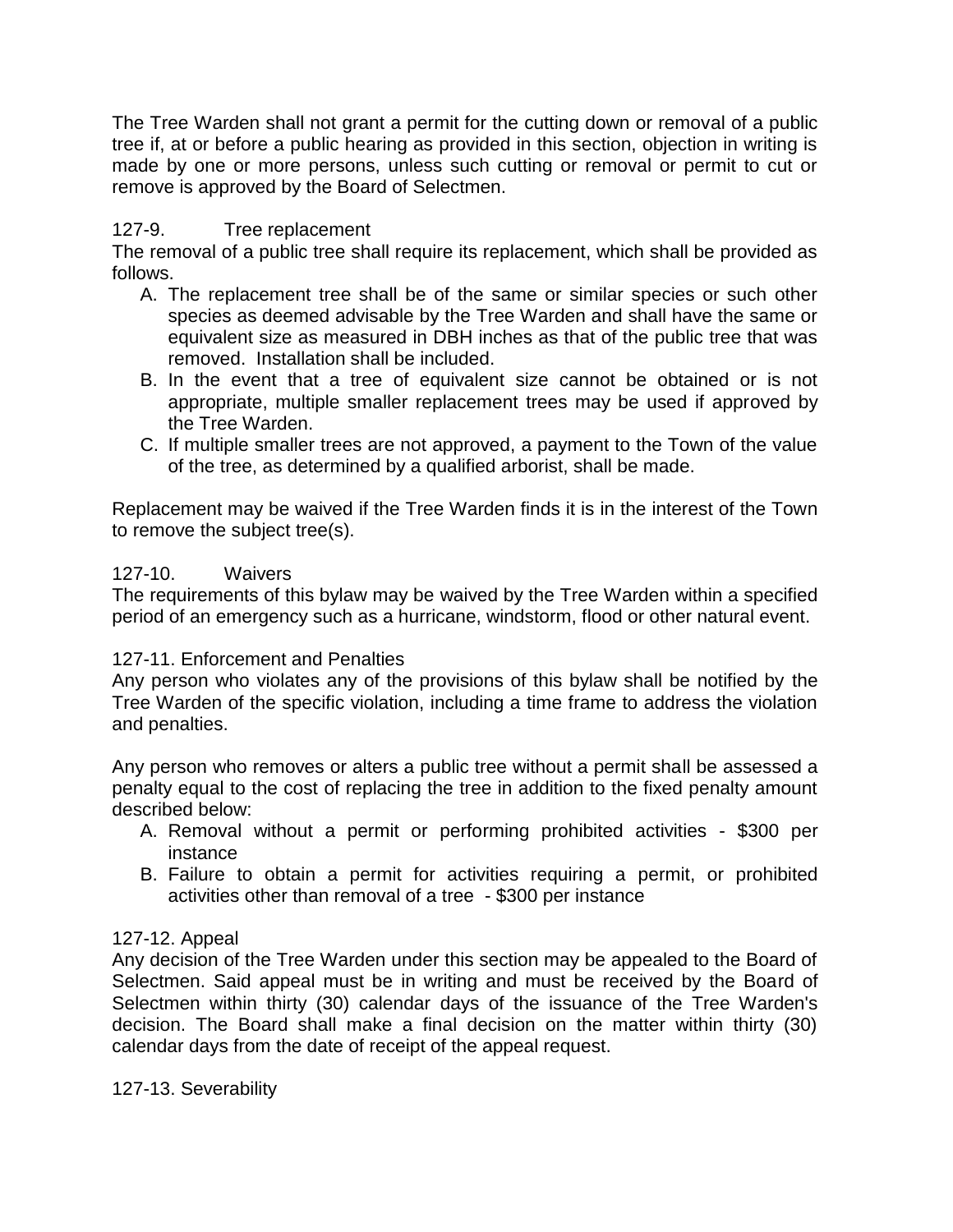Should any part or provision of this by-law be determined by a court of law to be invalid, such determination shall not affect the validity of the by-law as a whole nor any part thereof other than the part found invalid. (Simple Majority Vote Required)

**MOTION:** To accept and adopt Article 23 as printed in the warrant.

**ACTION:** Voted, voice vote carries by the necessary majority.

# **ARTICLE 24. AMEND ZONING BYLAW SECTION 164-4: DEFINITIONS**

To see if the Town will vote to amend Section 164-4 by **adding** the following language:

Building Height**:** The vertical distance from the average undisturbed existing natural grade at the foundation on the street side of the building to the top of the ridge. Except as otherwise provided in Section 164-40-2-B, **or Section 164-35.1 D. Non-Commercial Wind Facilities,** the only portions of a structure permitted above the ridge line shall be chimneys, air conditioning equipment, skylights, ventilators and antennae and other like features appurtenant to buildings which are usually carried above roofs and are not used for human occupancy and which in no event shall exceed 5 feet above the ridge line. (2/3 Vote Required)

**MOTION:** To accept and adopt Article 24 as printed in the warrant.

# **PLANNING BOARD REPORT**

A public hearing was held on March 9, 2010. 7 residents were in attendance. A number of helpful comments were received. The board voted unanimously to forward this article to the Town Meeting and recommend its approval.

The proposed zoning amendment is required in order to permit the Zoning Board to issue permits for non-commercial wind facilities that are mounted on buildings.

In 2004, the Town adopted a bylaw to regulate Commercial and Non-commercial Wind Energy Facilities. At the time the bylaw was adopted, there was no thought given to a wind turbine being attached to a building. Such an application recently came before the Zoning Board. We have discovered an inconsistency with the definition of Building Height, which limits building appurtenances to no higher than 5 feet above the ridge line. This limitation would not allow a wind facility to be placed above the ridge line of a house.

What is proposed is to amend the Definition of Building Height by inserting a reference to the wind energy facility section of the bylaw, which would become the controlling regulation with regard to building-mounted facilities.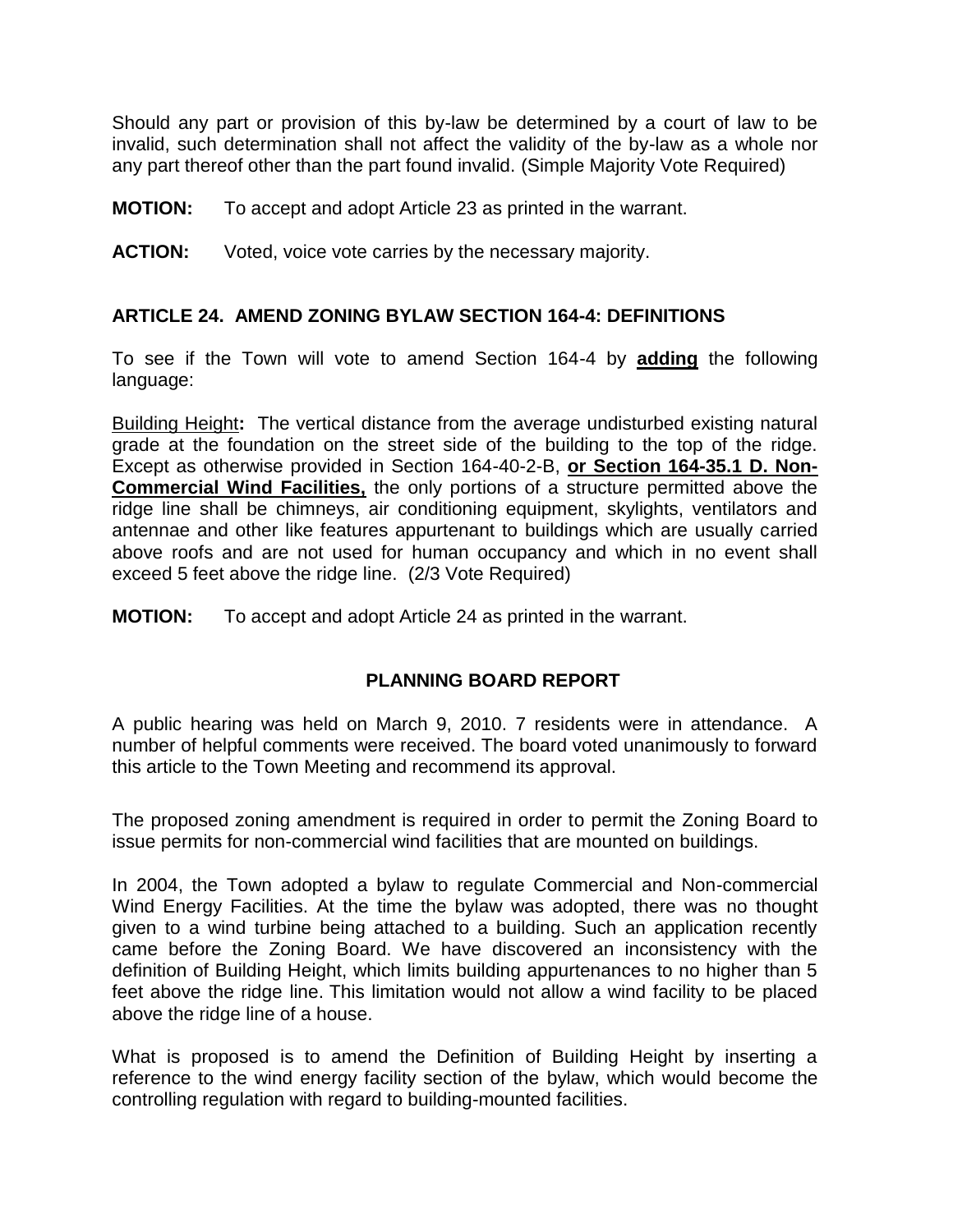Currently, the bylaw requires a Special Permit for any wind energy facility in the Town, and that requirement does not change.

Respectfully Submitted, John Fallender, Chairman

#### **ACTION:** Voted, voice vote carries unanimously.

# **ARTICLE 25. AMEND ZONING BYLAW SECTION 164-13: SCHEDULE OF USE REGULATIONS**

To see if the Town will vote to amend the Zoning Bylaws, Section 164-13 Schedule of Use Regulations, to delete existing language and insert the following new language.

| <b>COMMERCIAL</b>                         | RB        | LB             | $\overline{GB}$ | $VC^5$         |       | $CD^{\circ}$ | <b>SC</b> | <b>MB</b> |
|-------------------------------------------|-----------|----------------|-----------------|----------------|-------|--------------|-----------|-----------|
| Beauty salon and beauty parlors           | ∍∽        |                | D <sup>4</sup>  | D <sup>4</sup> | $A^2$ |              |           |           |
| Gift Shops, antique shops, beauty parlors | $D^{4.2}$ | D <sup>4</sup> | D               | D <sup>4</sup> |       |              |           |           |

Or to take any other action relative thereto. (2/3 Vote Required)

**MOTION:** To accept and adopt Article 25 as printed in the warrant.

## **PLANNING BOARD REPORT**

The Planning Board held a public hearing on January 26, 2010. 46 residents were in attendance. No comments were received regarding this article. The Board voted 5-0- 0 to forward this article to the Town Meeting and recommend its approval.

Article 25 proposes a minor change to the Schedule of Uses table in the Zoning Bylaw. The use table describes which types of land uses are permitted in which zoning districts. The table has been carried forward with separate listings for "beauty salon" and "beauty parlor". The Planning Board has determined that there is no real difference between a salon and a parlor, and we therefore propose that both uses be put in a single category called "Beauty Salon and Beauty Parlors".

Respectfully Submitted, John Fallender, Chairman

**ACTION:** Voted, voice vote carries unanimously.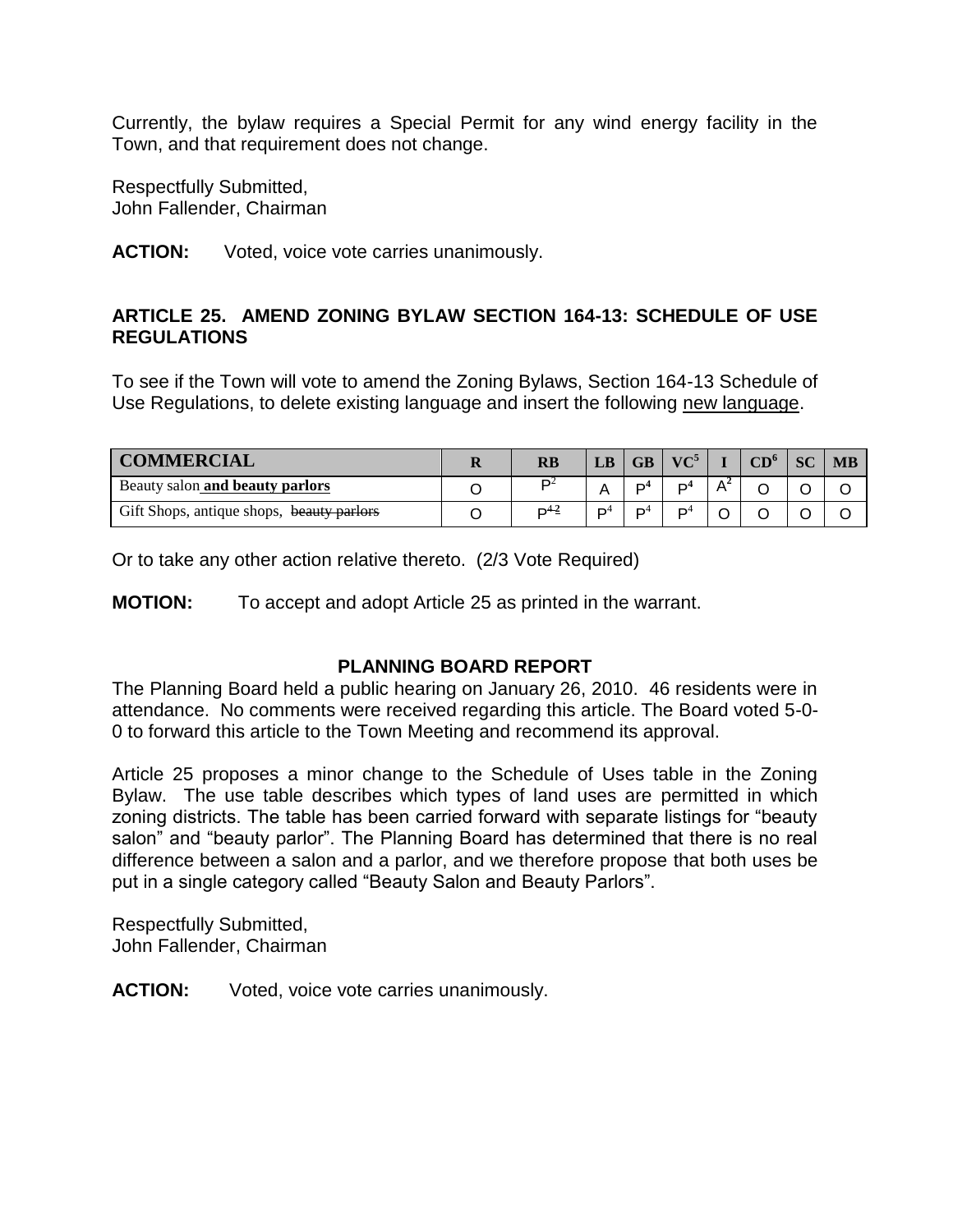# **ARTICLE 26. AMEND ZONING BYLAW SECTION 164-22: MODIFICATIONS**

To see if the Town will vote to amend the Zoning Bylaws, Section 164-22.A. (3) to insert the following **new language:**

One (1) single family dwelling may be erected**, enlarged, or maintained** on any lot, regardless of a common ownership with that of adjoining land located in the same residential district**,** which existed on August 2, 1973 **or which was shown on a preliminary plan prior to that date and which was further shown on a definitive plan which was subsequently filed and approved by the Planning Board,** and contained at least 20,000 sq. ft. and had a minimum frontage of 120 ft. or has 50 ft of arc frontage on a cul-de-sac and is 120 ft. wide at the building line and the **existing structure(s) or the** proposed structure is to be located on such lot so as to conform with the minimum requirements of front, side and rear yard setbacks and to all other requirements for such structures in effect at the time of building. (2/3 Vote Required)

**MOTION:** To accept and adopt Article 26 as printed in the warrant.

# **PLANNING BOARD REPORT**

The Planning Board held a public hearing on January 26, 2010.

46 residents were in attendance. The Board voted 5-0-0 to forward this article to the Town Meeting and recommend its approval.

Section 164-22 A. (3) of the Zoning Bylaw allows the construction of a dwelling on a lot in a Residential District, which:

- Existed on August 2, 1973
- Contained at least 20,000 s.f.
- Had 120ft. street frontage, or 50 ft. on a cul-de-sac

The application of this section of the bylaw has caused some trouble for property owners.

To understand the issue, some history is in order.

In March 1973, the Town adopted a 40,000 s.f. minimum lot size. After this date, for a smaller lot in Town to be a buildable lot, it must have either 1) met the separate lot "grandfathering" provisions of state law (including the separate ownership), or 2) been authorized as an exempted lot under local zoning (Section 22 A 3).

What the modification section does is it qualifies a lot for construction only if it EXISTED on August 2, 1973. EXISTED means the lot was approved on a plan by the Planning Board and was recorded at the Registry of Deeds. For such lots, the rights to build would be preserved.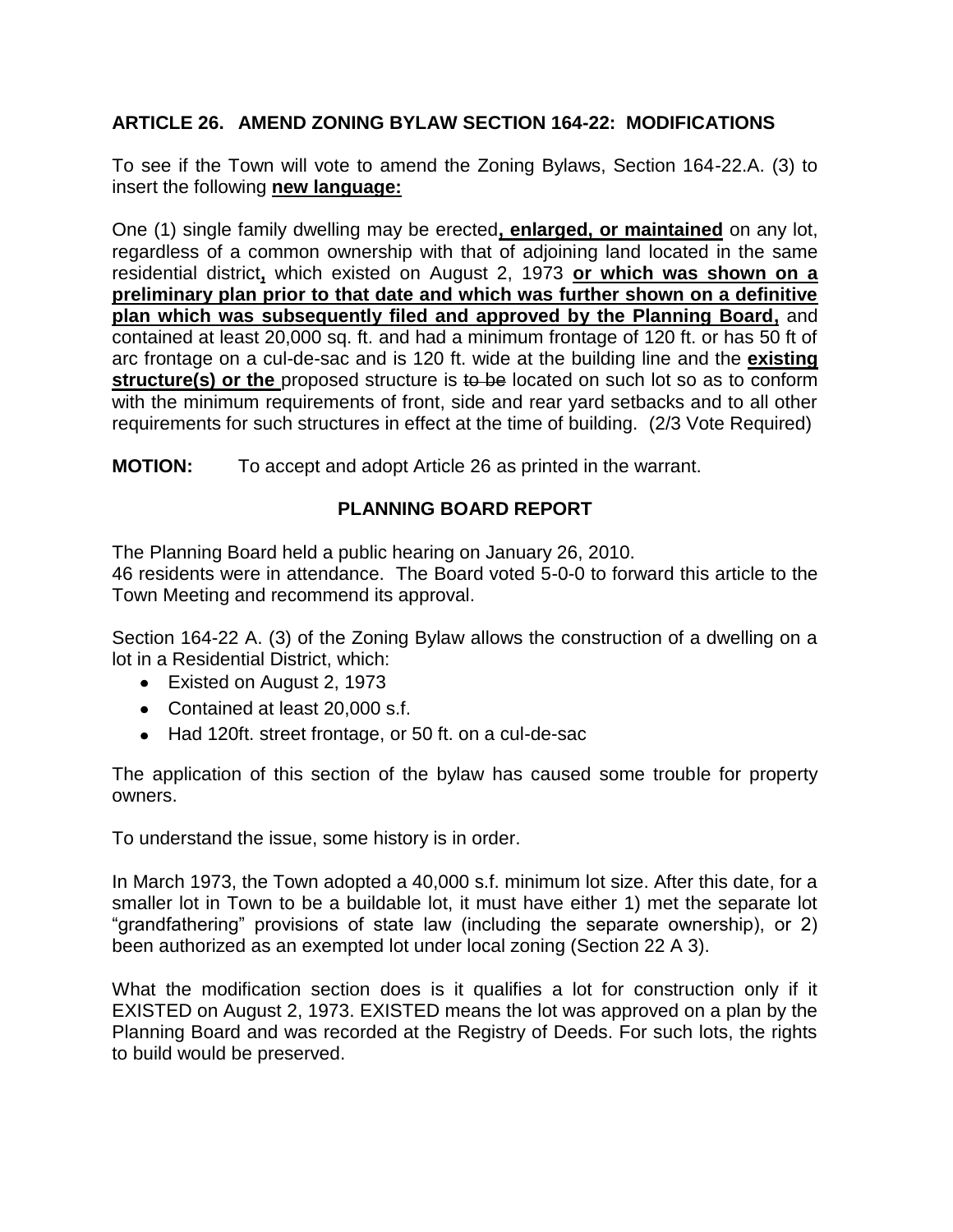Last year, a property owner applied for a building permit in a subdivision of 20,000+ s.f. lots. The Building Commissioner required the applicant to demonstrate that the lot was a buildable lot.

The applicant was unable to show that the lot qualified, and the building permit was not issued.

Although most of the lots in the subdivision already contained homes, once the Building Commissioner became aware of the problem, he could not in good faith issue a permit.

The Planning Board was made aware of the problem and began to research it. It has been discovered that there are four subdivisions in town with undersized lots that for various reasons were recorded after the deadline of August 2, 1973. Therefore, the lots did not EXIST prior to the date. Those subdivisions are:

Briar Springs Hills Subdivision (February 14, 1978) Skaket Highlands Subdivision (March 19, 1974) Portions of Captain Curtis Way (various dates) Shorewood Dr/Hinkle Lane (November 2, 1977)

In the case of each of these subdivisions, a preliminary plan had been filed, followed by a Definitive Plan. Under state law, the approved undersized lots were buildable under a "zoning freeze" for a period of 7 years after the approval date.

Because many homes were built prior to the expiration of the zoning freeze, they were lawfully constructed. They can be added onto or rebuilt if necessary. However, the homes built after that period may not have been properly authorized.

It was once a common practice for developers to "checkerboard" the ownership of their lots so that they were entitled to separate lot protection under MGL 40A, 6. However, a Falmouth legal case indicated that the so-called checkerboarding must take place *before* a change in zoning that would otherwise affect the lots. In the case of the four subdivisions in Orleans, the zoning change had already taken place before the final approval of the lots. In those cases, the lots were entitled to the zoning freeze period of 7 years, but were not protected as separate building lots after that period.

The Planning Board has previously heard from numerous lot owners of both vacant and build upon. After much discussion, it was the unanimous opinion of the Board that those property owners had purchased their lots in good faith. The vast majority of lots have been developed, and there was nothing observed in the subdivisions to indicate that there could be a problem with the buildability of the lots.

The Board was further concerned with the ability of homeowners to make additions to the homes that were built after the zoning freeze period had expired.

Therefore, the Planning Board has proposed a zoning amendment to section 164-22 A. (3) that would provide lot protection to such lots if by the effective date of August 2,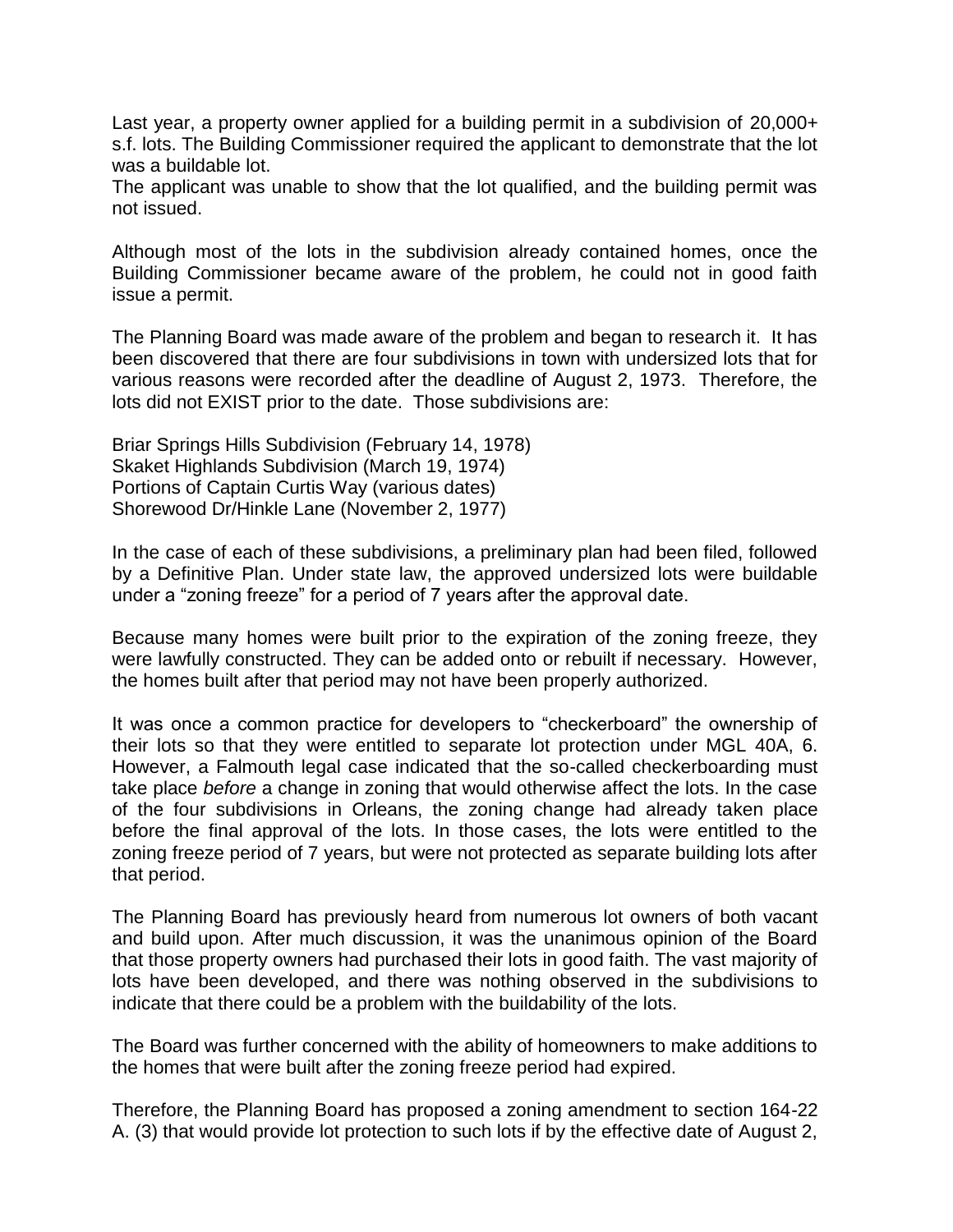1973, a preliminary plan had been filed, showing the lot, and for which a Definitive Plan was subsequently filed and approved by the Planning Board.

The four subdivisions all had preliminary plans filed before the August 2 date. Therefore, if the amendment is passed by the Town Meeting, all of the affected lots will become buildable, and those lots with existing homes will be treated like any other home in town.

The Planning Board has in the past strongly favored taking steps to limit the growth and development of the Town. That perspective has not changed. In this case, however, we feel that the fair and right thing to do for these subdivisions is to amend the Zoning Bylaw to allow the lots to be buildable lots under zoning. In all, there are 13 vacant lots we have identified that would be qualified under this amendment.

Thank you. John Fallender, Chairman

- **MOTION**: (By Walter Bennett) To give William Overton, a non-resident taxpayer, the power of speech.
- **ACTION:** Voted, voice vote carries unanimously to grant Mr. Overton the power of speech.
- **MOTION:** (By Carl Freeman) To move the question.
- **ACTION:** Voted, voice vote carries by the necessary 4/5 majority.
- **ACTION:** (On the main motion), voted, voice vote carries by the necessary 2/3 majority.

## **ARTICLE 27. ACQUIRE CONSERVATION AND WATERSHED PRESERVATION RESTRICTION ON BREWSTER LAND**

To see if the Town will vote to authorize and direct the Board of Selectmen to acquire by gift, by purchase, by eminent domain or otherwise, for open space, watershed protection, conservation and passive recreation purposes, a Conservation and Watershed Preservation Restriction (the "Restriction") pursuant to the provisions of G.L.c. 184, §§31-33, on two adjoining parcels of land in Brewster, MA within the Zone II zone of contribution to the Orleans public water supply, said parcels designated on the Brewster Assessors' Map 45 as Parcels 41 and 58-1, located off Route 39, consisting of 22.57 acres, more or less, and more particularly described in Certificate of Title No. 156342 and shown on Land Court Plan 40582A and described in deed Book 12786 Page 342, and shown as Lot 1 on a plan recorded in Barnstable Plan Book 398 Page 30, a copy of which is on file with the Orleans Town Clerk; and to raise and appropriate or transfer from available funds, or transfer from Community Preservation Act funds, or borrow a sum of money for such acquisition, provided, however, that no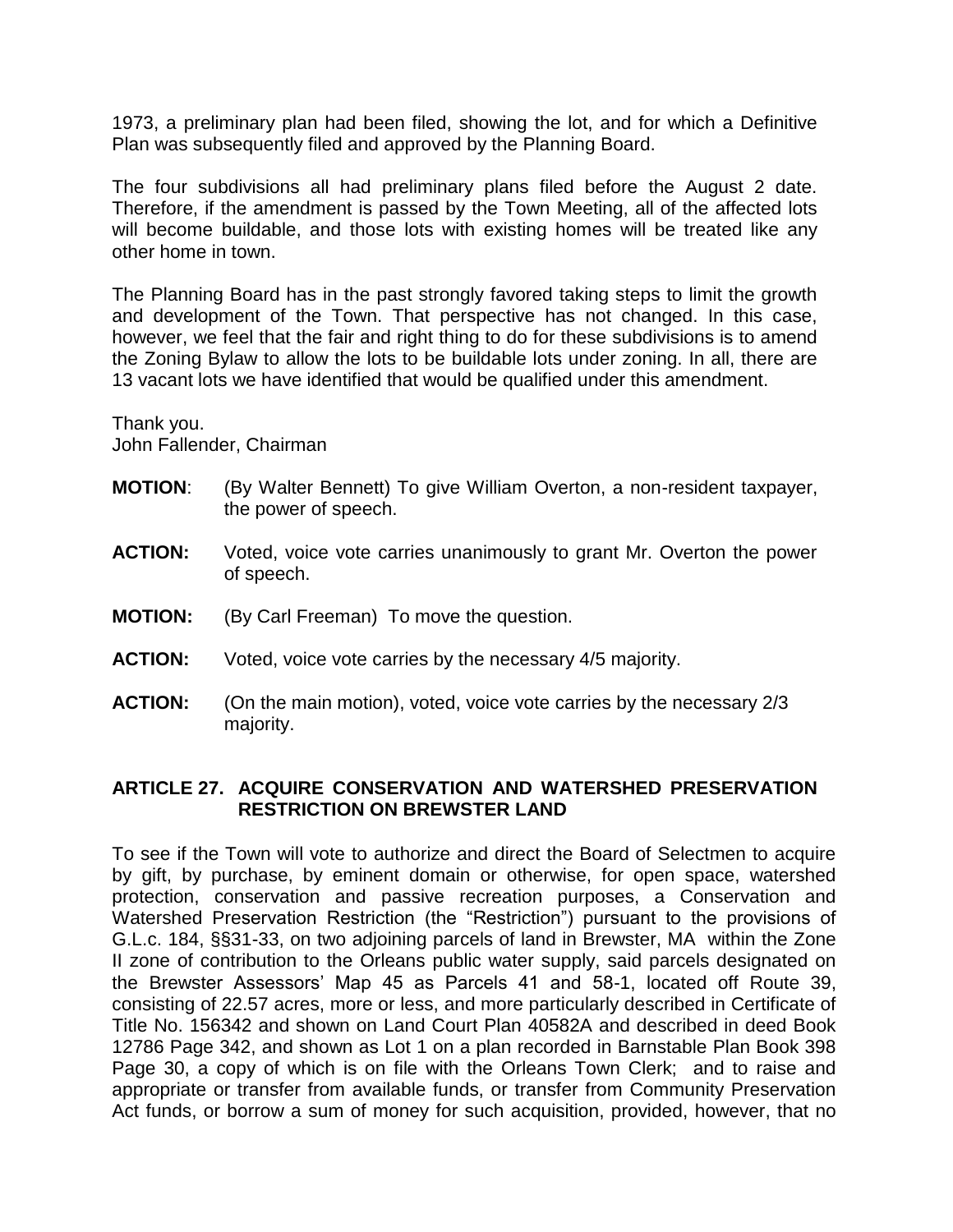funds, shall be borrowed hereunder unless the Town shall have voted at an election to exempt the amounts required to pay for the bond from the limitations of Proposition 2 ½ so-called, if required; and, provided that the Restriction shall be under the control and management of the Conservation Commission and/or the Water Department; and, further, to authorize the Board of Selectmen and/or the Conservation Commission and/or the Water Department to file on behalf of the Town any and all applications deemed necessary for grants and/or reimbursement from the Commonwealth of Massachusetts deemed necessary under the Self-Help Act (Chapter 132A, §11) and/or any others in any way connected with the scope of this article, and, further, to authorize the Board of Selectmen to negotiate the purchase of the Restriction and to make the decision to enter into any agreement to purchase the Restriction and to execute any and all instruments as may be necessary on behalf of the Town, or to take any other action relative thereto. (2/3 Vote Required)

**MOTION:** To accept and adopt Article 27 and that the sum of Three Hundred Seventy-Five Thousand and 00/100 Dollars (\$375,000.00) be appropriated for the purpose of purchasing and/or taking by eminent domain for open space, watershed protection, conservation and passive recreation purposes, a Conservation and Watershed Preservation Restriction (the "Restriction") pursuant to the provisions of G.L. c. 184, §§31-33, on two adjoining parcels of land in Brewster, MA within the Zone II zone of contribution to the Orleans public water supply, said parcels designated on the Brewster Assessors' Map 45 as Parcels 41 and 58-1, located off Route 39, consisting of 22.57 acres, more or less, and more particularly described in Certificate of Title No. 156342 and shown on Land Court Plan 40582A and described in deed Book 12786 Page 342, and shown as Lot 1 on a plan recorded in Barnstable Plan Book 398 Page 30, a copy of which is on file with the Orleans Town Clerk;

> and to raise such appropriation the Treasurer, with the approval of the Board of Selectmen, is authorized to borrow the sum of Three Hundred Seventy-Five Thousand and 00/100 Dollars (\$375,000.00), pursuant to Massachusetts General Laws Chapter 44, Section 7, Clause (3), or any other enabling authority, and to issue bonds or notes of the Town therefor, provided however that this vote shall not take effect until the Town votes to exempt from the limitations on total taxes imposed by the Massachusetts General Laws Chapter 59, Section 21C (Proposition 2  $\frac{1}{2}$  so called) the amounts required to pay the principal and interest on the borrowing approved by this vote;

and, provided that the Restriction shall be under the control and management of the Conservation Commission under the provisions of G.L. C.40, §8C;

and, further, that the Board of Selectmen and/or the Conservation Commission and/or the Water Department are authorized to file on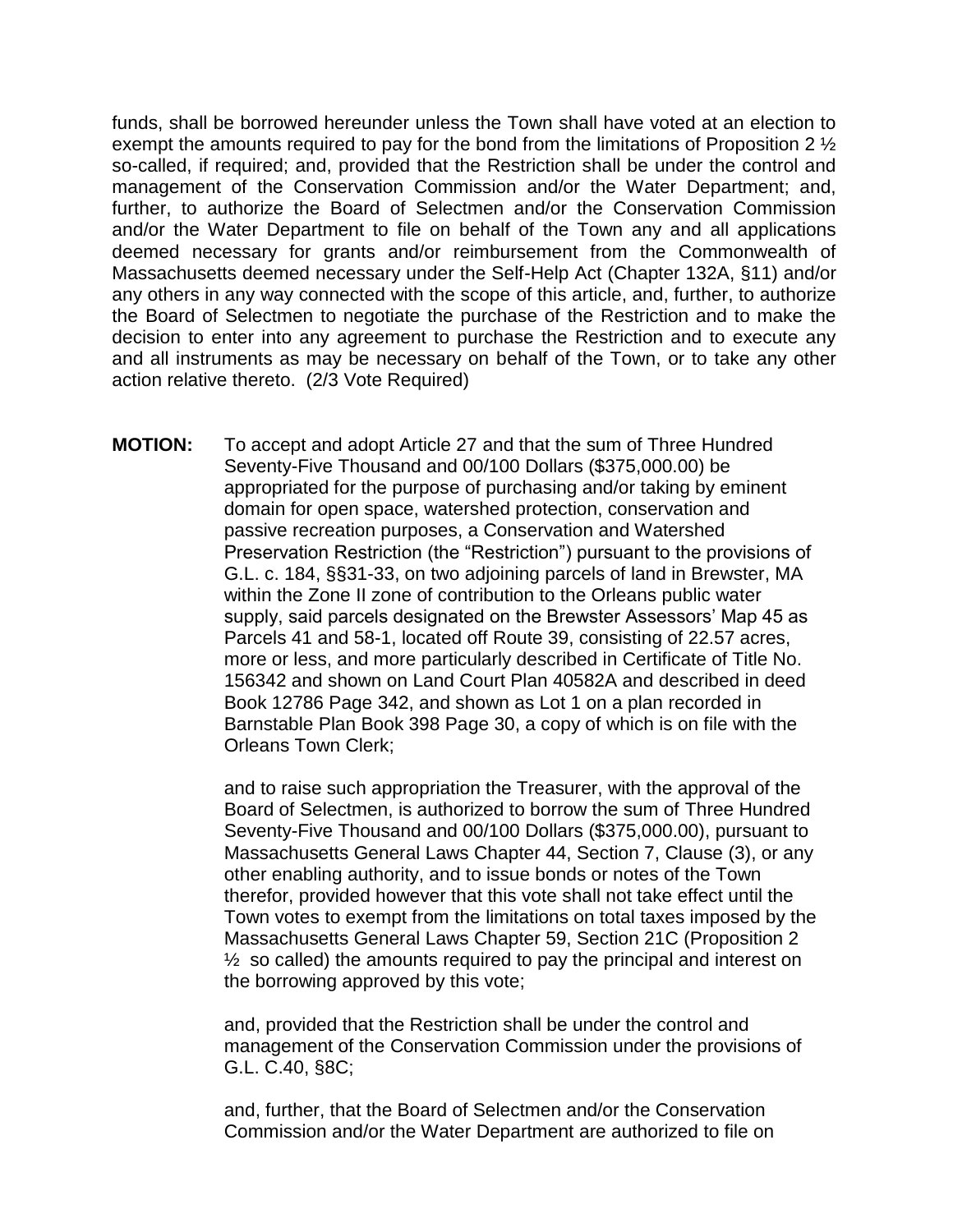behalf of the Town any and all applications deemed necessary for grants and/or reimbursement from the Commonwealth of Massachusetts deemed necessary under the Self-Help Act Chapter 132A, §11 (now, so-called LAND grants), and/or the Federal Land & Water Conservation Fund, P.L. 88-568, 78 Stat 897, and/or any others in any way connected with the scope of the article;

and, further, that the Board of Selectmen is authorized to negotiate the purchase of the Restriction and to make the decision to enter into any agreement to purchase the Restriction and that the Board of Selectmen and/or the Conservation Commission and/or the Water Department are authorized to enter into any agreements and execute any and all instruments as may be necessary on behalf of the Town;

and, further, that the Board of Selectmen is authorized to take all actions necessary to carry out the acquisition of the Restriction in accordance with the provisions of the article and this vote, including; without limitation, the filing of special legislation to the extent necessary, authorizing the town to acquire the property interests described in the Article within the Town of Brewster.

**ACTION:** Voted, voice vote carries by the necessary 2/3 majority.

## **ARTICLE 29. FREE CASH**

To see if the Town will vote to transfer from Free Cash in the Town's Treasury a sum of money to be used for the reduction of taxes, or to take any other action relative thereto. (Simple Majority Vote Required)

- **MOTION:** To accept and adopt Article 29 and that the sum of Four Hundred Thirty-two Thousand and 00/100 Dollars (\$432,000.00) be transferred from available funds for this purpose for FY11.
- **ACTION:** Voted, voice vote carries unanimously.